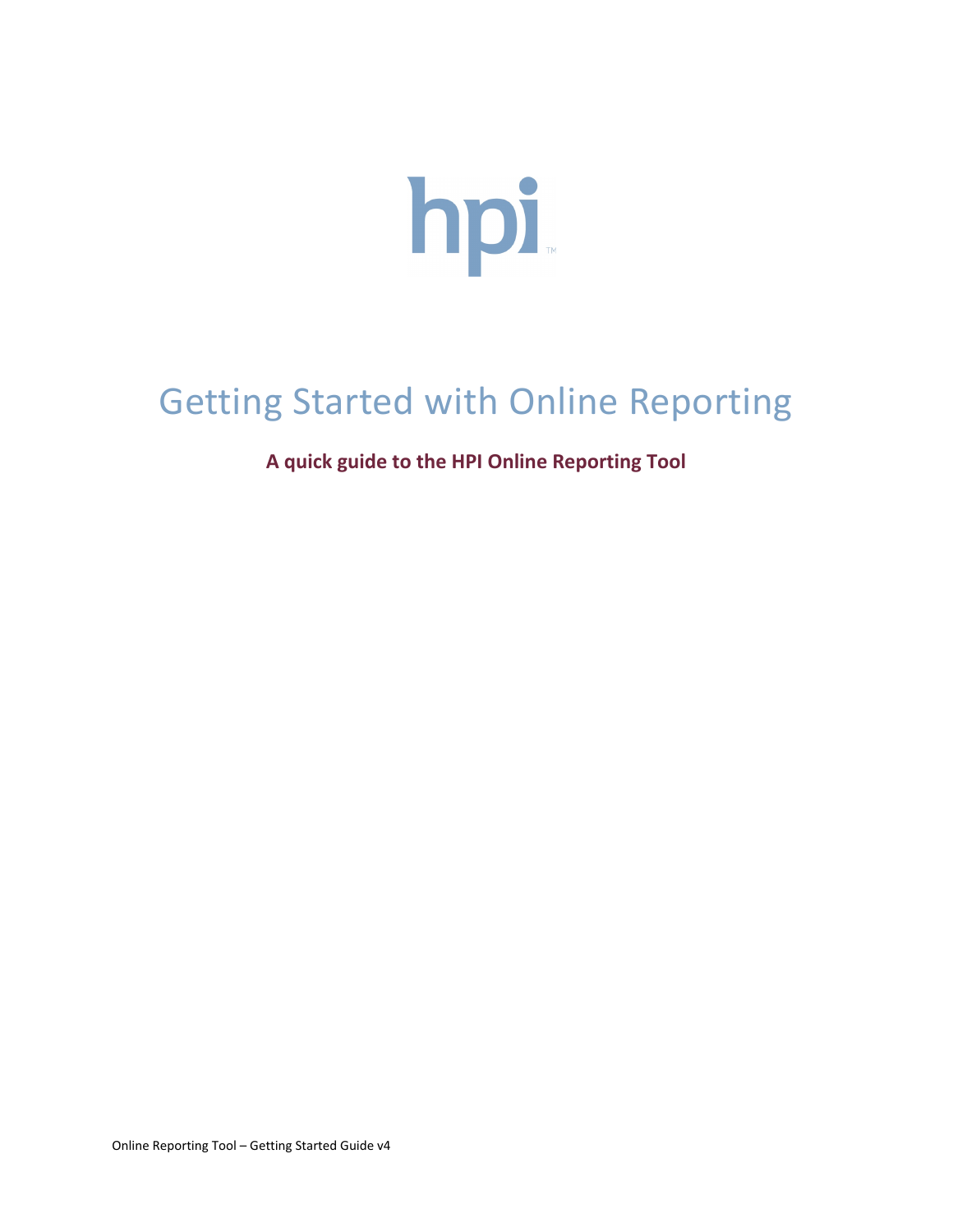# **Table of Contents**

| $\mathbf{1}$ . |                                                                                                    |  |
|----------------|----------------------------------------------------------------------------------------------------|--|
|                |                                                                                                    |  |
|                | b.                                                                                                 |  |
| 2.             |                                                                                                    |  |
| a.             |                                                                                                    |  |
| b.             |                                                                                                    |  |
| C.             |                                                                                                    |  |
| 3.             |                                                                                                    |  |
| a.             |                                                                                                    |  |
| b <sub>1</sub> |                                                                                                    |  |
| C <sub>1</sub> |                                                                                                    |  |
| 4.             |                                                                                                    |  |
|                |                                                                                                    |  |
|                |                                                                                                    |  |
|                |                                                                                                    |  |
|                |                                                                                                    |  |
|                |                                                                                                    |  |
|                |                                                                                                    |  |
|                |                                                                                                    |  |
|                |                                                                                                    |  |
|                |                                                                                                    |  |
|                |                                                                                                    |  |
|                |                                                                                                    |  |
|                |                                                                                                    |  |
|                |                                                                                                    |  |
|                |                                                                                                    |  |
| 5.             |                                                                                                    |  |
| a.             | How frequently does HPI upload new information to the reporting system? 13                         |  |
| b.             |                                                                                                    |  |
| c.             |                                                                                                    |  |
| d.             |                                                                                                    |  |
| e.             |                                                                                                    |  |
| f.             | Will the level of personal health information be limited to only individuals with such access?  14 |  |
| 6.             |                                                                                                    |  |
| a.             |                                                                                                    |  |
| b.             |                                                                                                    |  |
| c.             |                                                                                                    |  |
| d.             |                                                                                                    |  |
| e.             |                                                                                                    |  |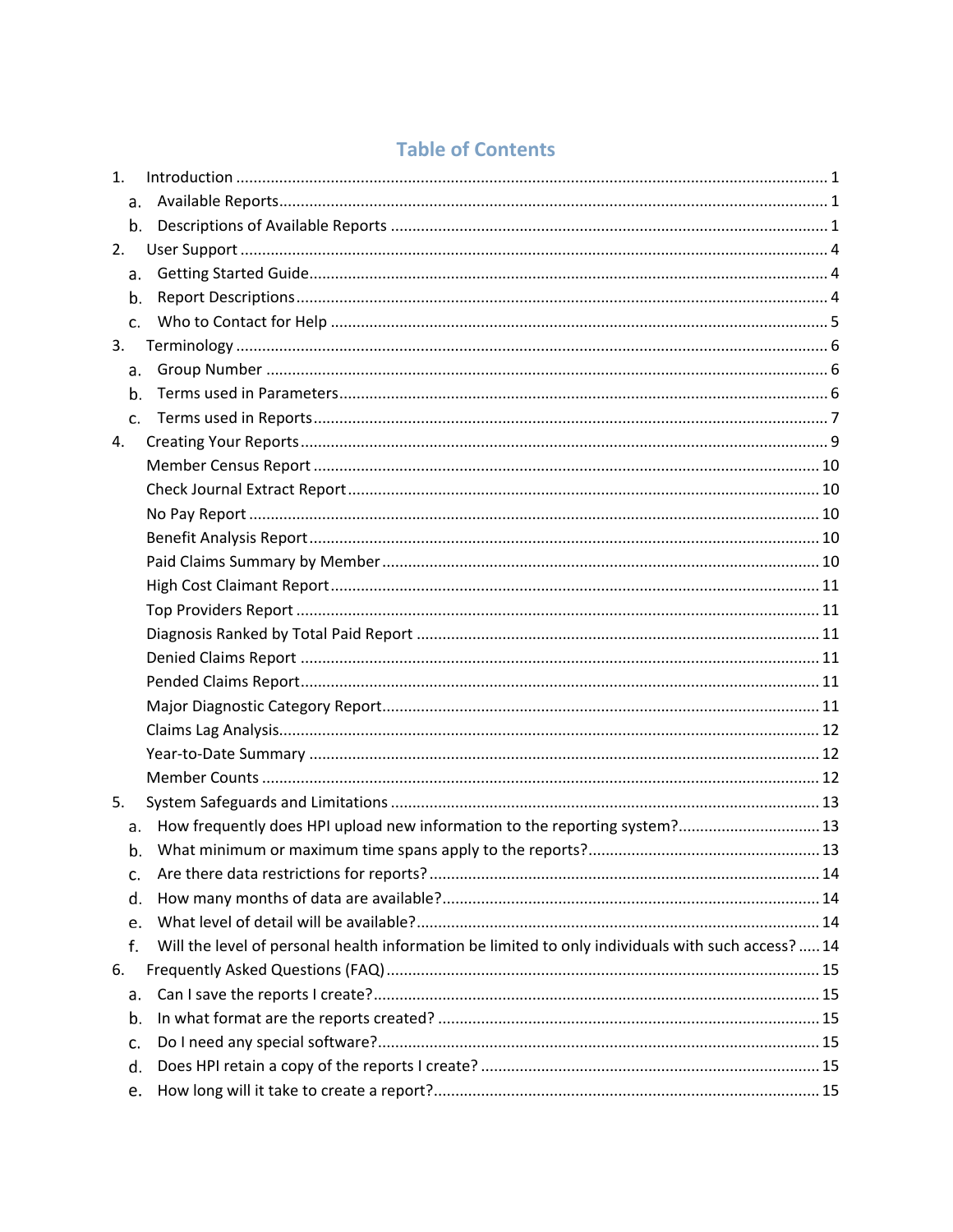| f.             |                                                                                            |  |
|----------------|--------------------------------------------------------------------------------------------|--|
| g.             |                                                                                            |  |
| 7.             |                                                                                            |  |
| a <sub>r</sub> | I'm entering my group number at the login page but I receive an error message 16           |  |
| b.             | I entered report parameters but my submit button is gray and I cannot create the report 16 |  |
| C <sub>1</sub> | I clicked submit to create a report but there is no data displayed in the report 16        |  |
| d.             | I forgot my password. Can I retrieve it without contacting my Account Manager? 16          |  |
|                |                                                                                            |  |
| a <sub>r</sub> |                                                                                            |  |
| b.             |                                                                                            |  |
| C.             |                                                                                            |  |
| d.             |                                                                                            |  |
| e.             |                                                                                            |  |
| f.             |                                                                                            |  |
| g.             |                                                                                            |  |
| h.             |                                                                                            |  |
| i.             |                                                                                            |  |
| j.             |                                                                                            |  |
| k.             |                                                                                            |  |
| I.             |                                                                                            |  |
| m.             |                                                                                            |  |
| n.             |                                                                                            |  |
|                |                                                                                            |  |
|                |                                                                                            |  |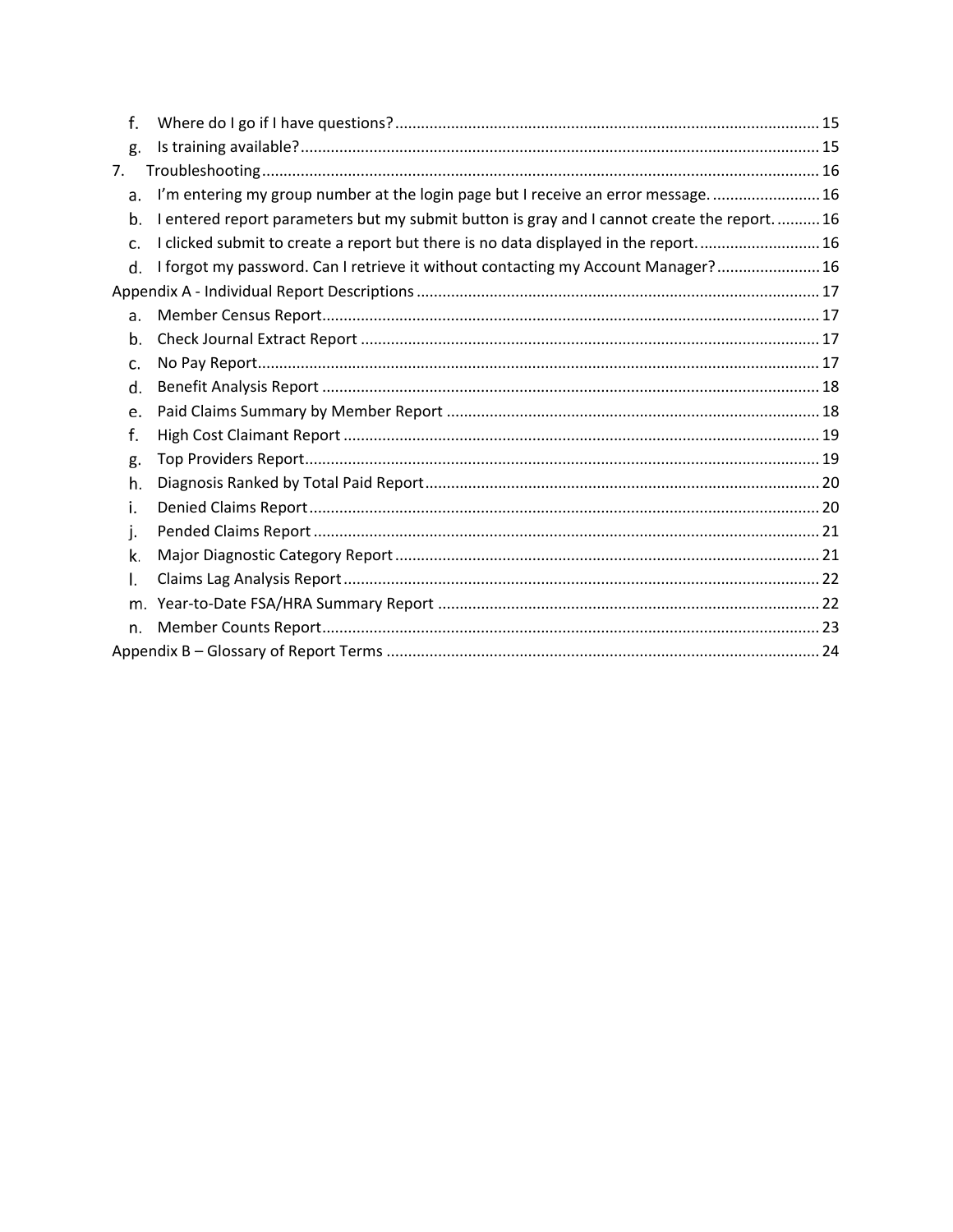# <span id="page-3-0"></span>**1. Introduction**

Welcome to the HPI Online Reporting tool: an interactive reporting program that gives you access to many standard and custom reports. This tool will give you the ability to review your health plan's membership and claim information on your own schedule. HPI is excited to offer you this time-saving capability so that you can get the information you need quickly and easily.

Through the Online Reporting tool, you will have access to reports that offer comprehensive breakdowns of claims information and utilization, membership, and providers. The reports will help you:

- Analyze periodic changes in membership or utilization
- Evaluate trends that may impact plan costs and facilitate plan change decisions
- Recognize important areas of concern that may require in-depth analysis and review

# <span id="page-3-1"></span>a. Available Reports

You will be able to access some, perhaps all, of the reports listed below and the data included in each will be based on your granted permission level. When you reach the section of the tool where you are able to choose your reports you will see the list of reports available to your account. When you select the report, you will see the data that is available for you to view.

You may have access to the following reports:

- Member Census
- Check Journal Extract
- No Pay
- Benefit Analysis
- Paid Claims Summary by Member
- High Cost Claimant
- Top Providers (Physicians & Hospitals)
- Diagnosis Ranked by Total Paid
- Denied Claims
- Pended Claims
- Major Diagnostic Category
- Claims Lag Analysis
- Year-to-Date Summary
- Member Counts

# <span id="page-3-2"></span>**b.** Descriptions of Available Reports

This section provides a brief description of each report available through the Online Reporting tool. Detailed descriptions can be found by clicking the "**What is this report?**" link in the reporting tool. You may also hover your mouse over the link for a brief report description. All detailed report descriptions can be found in *Appendix A –Individual Report Descriptions* at the end of this guide.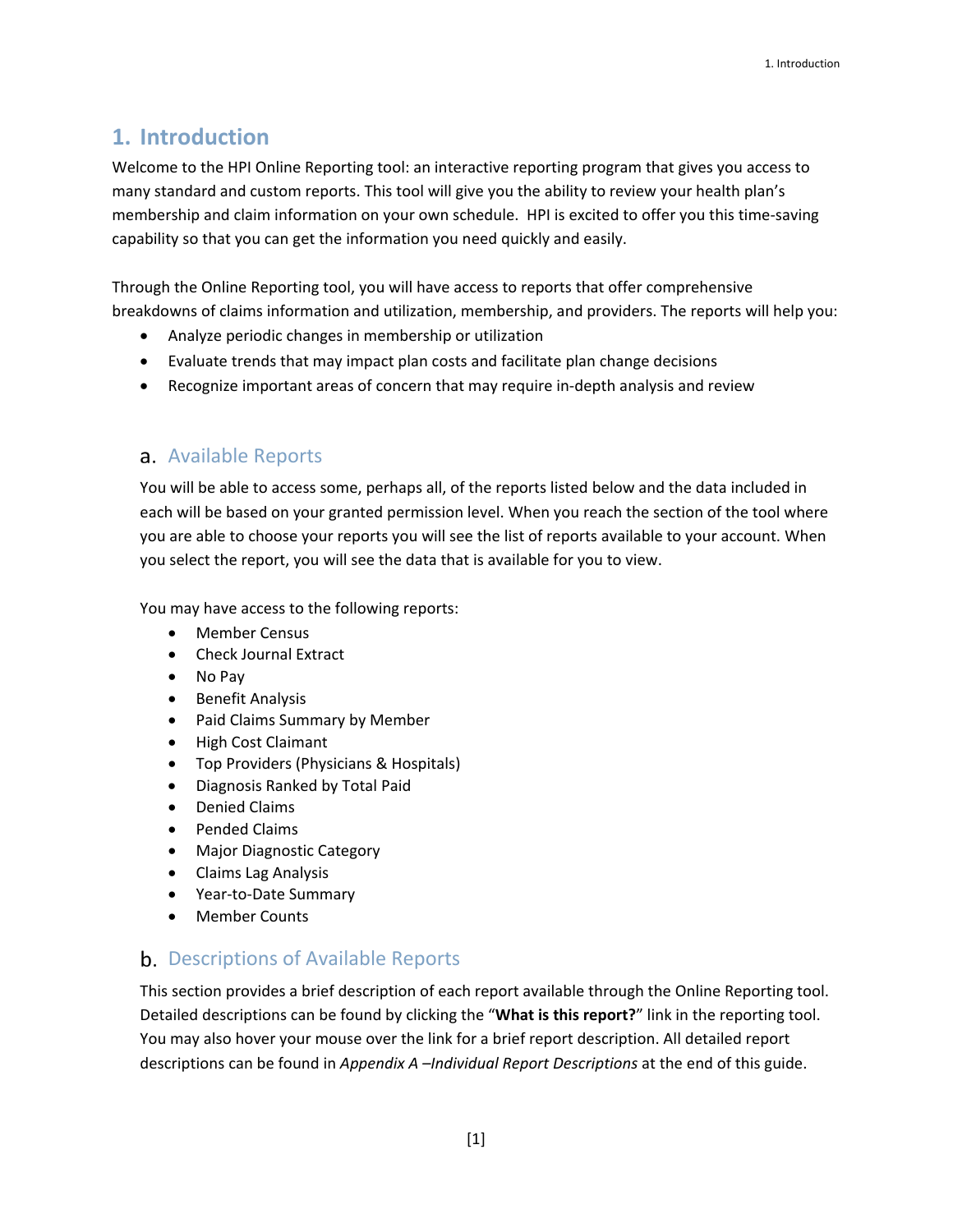| <b>Report Name</b>                                   | <b>Description</b>                                                                                                                                                                                                                                                                                                                                                                                                                                                                                                                     |
|------------------------------------------------------|----------------------------------------------------------------------------------------------------------------------------------------------------------------------------------------------------------------------------------------------------------------------------------------------------------------------------------------------------------------------------------------------------------------------------------------------------------------------------------------------------------------------------------------|
| <b>Member Census</b>                                 | This report is a snapshot of all member data for a specified date in time.<br>This report contains member name, date of birth, coverage effective<br>dates, address, plan coverage levels, department (if available), benefit<br>plan names, and date of hire (if applicable).                                                                                                                                                                                                                                                         |
| <b>Check Journal Extract</b>                         | This report presents all check activity over a specified period of time. The<br>report includes check numbers, issue dates, payee names, amounts paid,<br>claim numbers and incurred service dates.                                                                                                                                                                                                                                                                                                                                    |
| No Pay                                               | This report presents all domestic claims processed over a specified period<br>of time for employers who are also the rendering provider of services. It<br>includes information by facility department by incurred date. The report<br>is also broken down by member and claim service lines.                                                                                                                                                                                                                                          |
| <b>Benefit Analysis</b>                              | This report presents all costs, including the per member per month, by<br>benefit category such as Inpatient Hospital, Outpatient Hospital, Physician<br>Office Visits and Diagnostic X-rays and Labs. For each benefit description<br>in the reported time period, the report displays the total amount of<br>charges, total savings and reductions, total PPO discount, and total dollar<br>amount paid. The report also shows the percentage of the total claim<br>costs incurred and the PPO discount as a percentage per benefit. |
| <b>Paid Claims Summary by Member</b>                 | This report presents a summary of claims paid by member. The report<br>displays employee and patient names, identification numbers, and the<br>total number of claims for the report period per person. The report also<br>specifies claim payment information including total amount of charges<br>ineligible for payment, any patient responsibilities (deductibles,<br>coinsurance, and copayments), amount deducted for coordination of<br>benefits and adjustments, and the total net payment for all claims.                     |
| <b>High Cost Claimant</b>                            | This report displays the total amount of medical claims paid that exceed a<br>specified dollar amount. The claims are ranked in descending order by<br>paid amount. The report also presents the member's relationship to the<br>employee. This report does not include prescription drug claims. Also, the<br>report does not track toward the specific stop loss deductible of your<br>reinsurance contract.                                                                                                                         |
| <b>Top Providers (Physicians &amp;</b><br>Hospitals) | This report displays a list of providers ranked by claim counts or dollars<br>paid. The report presents the hospital, facility or office name of the<br>provider, the tax identification number, total net payment amount, and<br>the total number of employee and dependent claims per provider for the<br>specified date range.                                                                                                                                                                                                      |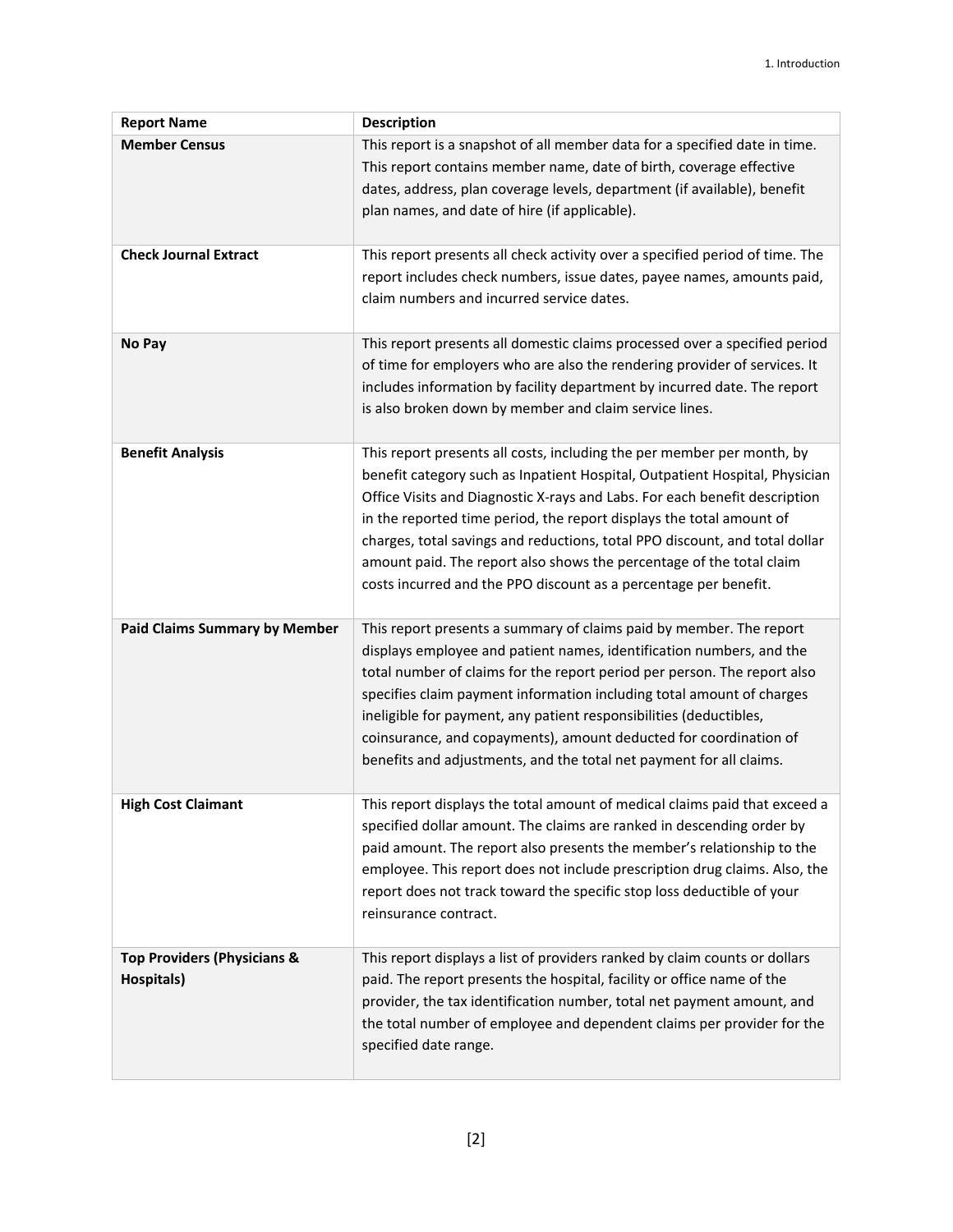| <b>Diagnosis Ranked by Total Paid</b> | This report presents all claims in the specified date range by diagnostic<br>category and is ranked in descending order. The report further breaks<br>down each diagnosis by the total number of claims (and of those claims<br>the total number of unique claimants) and inpatient versus outpatient<br>utilization.                                                                                                                                                                                                                                                                                                                                                                                                                                     |
|---------------------------------------|-----------------------------------------------------------------------------------------------------------------------------------------------------------------------------------------------------------------------------------------------------------------------------------------------------------------------------------------------------------------------------------------------------------------------------------------------------------------------------------------------------------------------------------------------------------------------------------------------------------------------------------------------------------------------------------------------------------------------------------------------------------|
| <b>Denied Claims</b>                  | This report presents claims that have been denied for various reasons,<br>including duplicate submission, individual benefit maximum met, lack of<br>response from member, patient not eligible at time of service, etc. The<br>report displays patient names and their relationship to the employee. It<br>also details the claim number, charged amount, and provider information.                                                                                                                                                                                                                                                                                                                                                                      |
| <b>Pended Claims</b>                  | This report displays claims that have been received at HPI, but are in a<br>pended status. The report shows the claim number, status in the system<br>along with the date received, the date the service was incurred, the payee<br>name, and the total amount to be paid.                                                                                                                                                                                                                                                                                                                                                                                                                                                                                |
| <b>Major Diagnostic Category</b>      | This report displays a summary of information about major diagnostic<br>categories. For each major diagnostic category, the report presents the<br>total number of claims processed under the category and the total<br>amount paid for those claims.                                                                                                                                                                                                                                                                                                                                                                                                                                                                                                     |
| <b>Claims Lag Analysis</b>            | This report presents a range of months in which claims were incurred<br>compared to a range of months in which claims were paid for Medical,<br>Dental or Short Term Disability coverage. Gross paid claims are displayed,<br>including those reimbursed by the reinsurance carrier. The report displays<br>data in three separate sections: the total number of claims paid, the<br>accumulated number of days for claims payment and the total dollars<br>paid for those claims. The report shows the months in which claims were<br>incurred on the vertical axis and shows the months in which claims were<br>paid on the horizontal axis. The calculation of number of days for claims<br>payment is based upon 5 business days, including holidays. |
| <b>Year-to-Date Summary</b>           | This report displays information for Health Reimbursement Arrangements<br>(HRA), Flexible Spending Accounts (FSA) for Medical & Dependent Care,<br>Transportation & Parking, and Limited Medical Spending Accounts. All<br>reports can be run separately for each account type. Each report will<br>display each employee with the last four digits of their social security<br>number, the total elections, deposits, reimbursements and plan balances.                                                                                                                                                                                                                                                                                                  |
| <b>Member Counts</b>                  | This report displays a snapshot of the number of enrolled members by<br>product (e.g., medical, dental, or vision coverage) for a specified date in<br>time. This report contains group name and number, product, plan name,<br>department, and counts by coverage level (if applicable).                                                                                                                                                                                                                                                                                                                                                                                                                                                                 |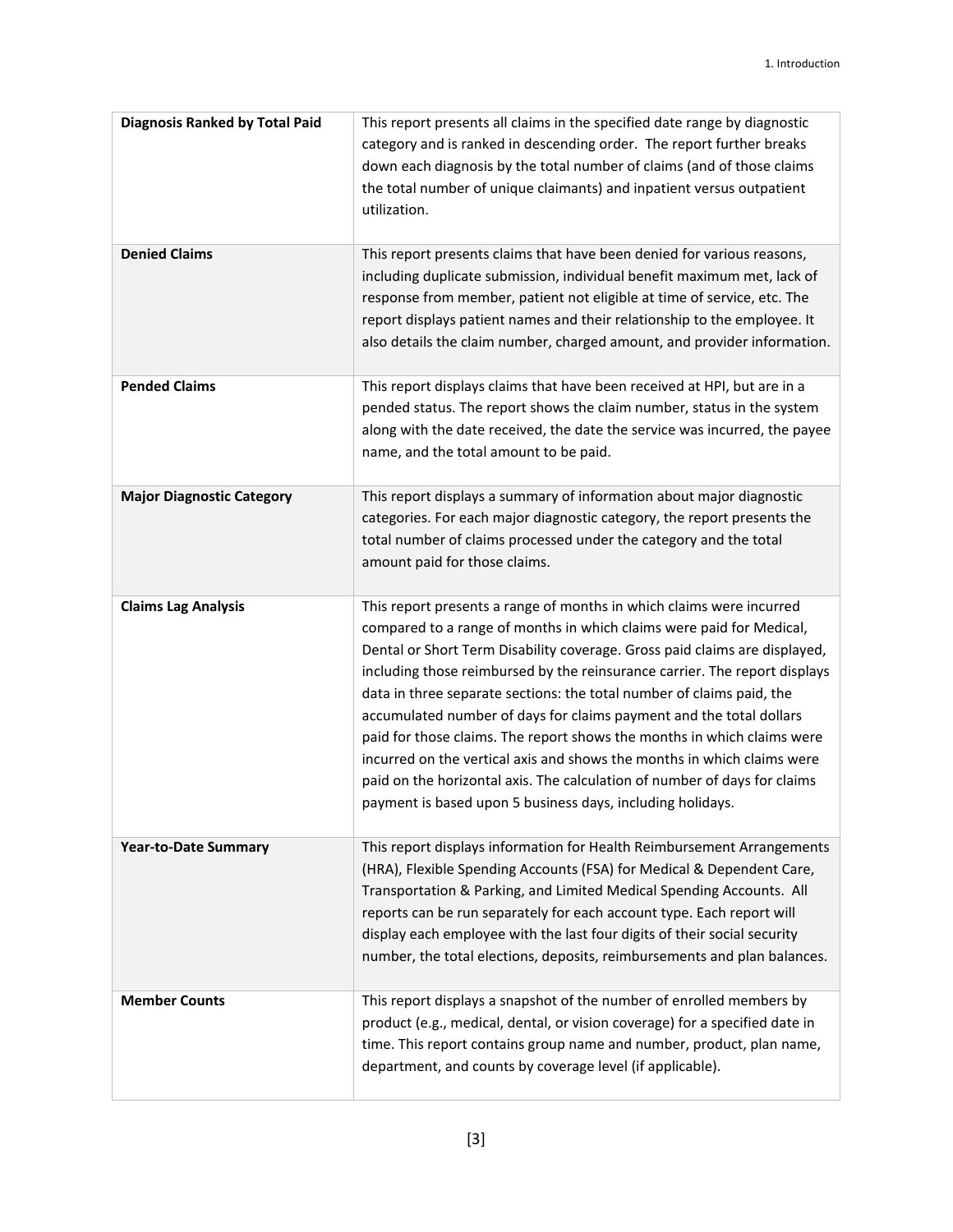# <span id="page-6-0"></span>**2. User Support**

In addition to this Getting Started Guide, the Online Reporting tool offers several types of assistance to help you use and understand the program.

# <span id="page-6-1"></span>a. Getting Started Guide

You are currently reading the Getting Started Guide. This guide is also available as a PDF downloadable file from the main page of the tool by clicking on **Getting Started Guide**. You can scroll through to locate the section you would like to view.

# <span id="page-6-2"></span>**b.** Report Descriptions

Each report has a detailed description available in PDF format to assist you in understanding:

- The information captured in the report
- Common uses of the report
- Required data parameters
- Time periods available for the report

For each report, you will find the information listed above by hovering your mouse over and then clicking on the "**What is this report?**" link (see example below). You can also find these documents in *Appendix A- Individual Report Descriptions* at the end of this guide.

| <b>Employers</b>            | Online Reporting<br>٠<br>Log Out<br><b>Getting Started Guide</b>      |
|-----------------------------|-----------------------------------------------------------------------|
| <b>Employer Portal</b><br>x | Please Select a report to run then populate the required information. |
| Helpful Information         | What is this report?<br>Member Census                                 |
| Get Registered              |                                                                       |
| Forms and Resources         | Eligibility As of<br>Date:                                            |
| Search Provider Networks    | Coverage:<br>All<br>◡                                                 |
| <b>Health Programs</b>      | Submit                                                                |
| Health Care Reform and      |                                                                       |
| Compliance                  | *Required for report.<br>Data is current as of: 03/19/2021            |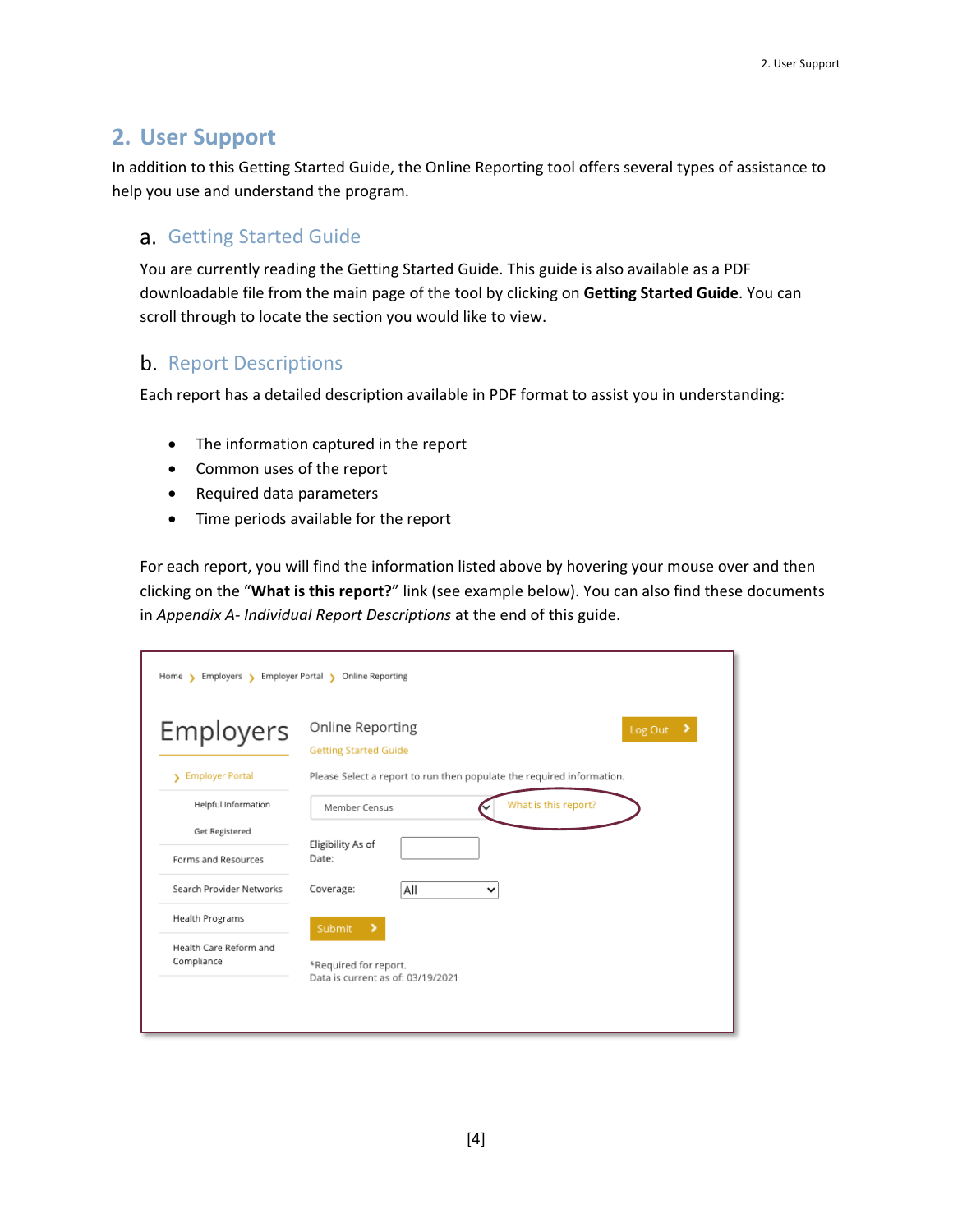# <span id="page-7-0"></span>Who to Contact for Help

If you are ever unable to find the help you are looking for in the areas noted above, please feel free to reach out and speak with a member of the HPI team. The Account Manager assigned to your account can provide assistance or get you in contact with the correct person to resolve your concern.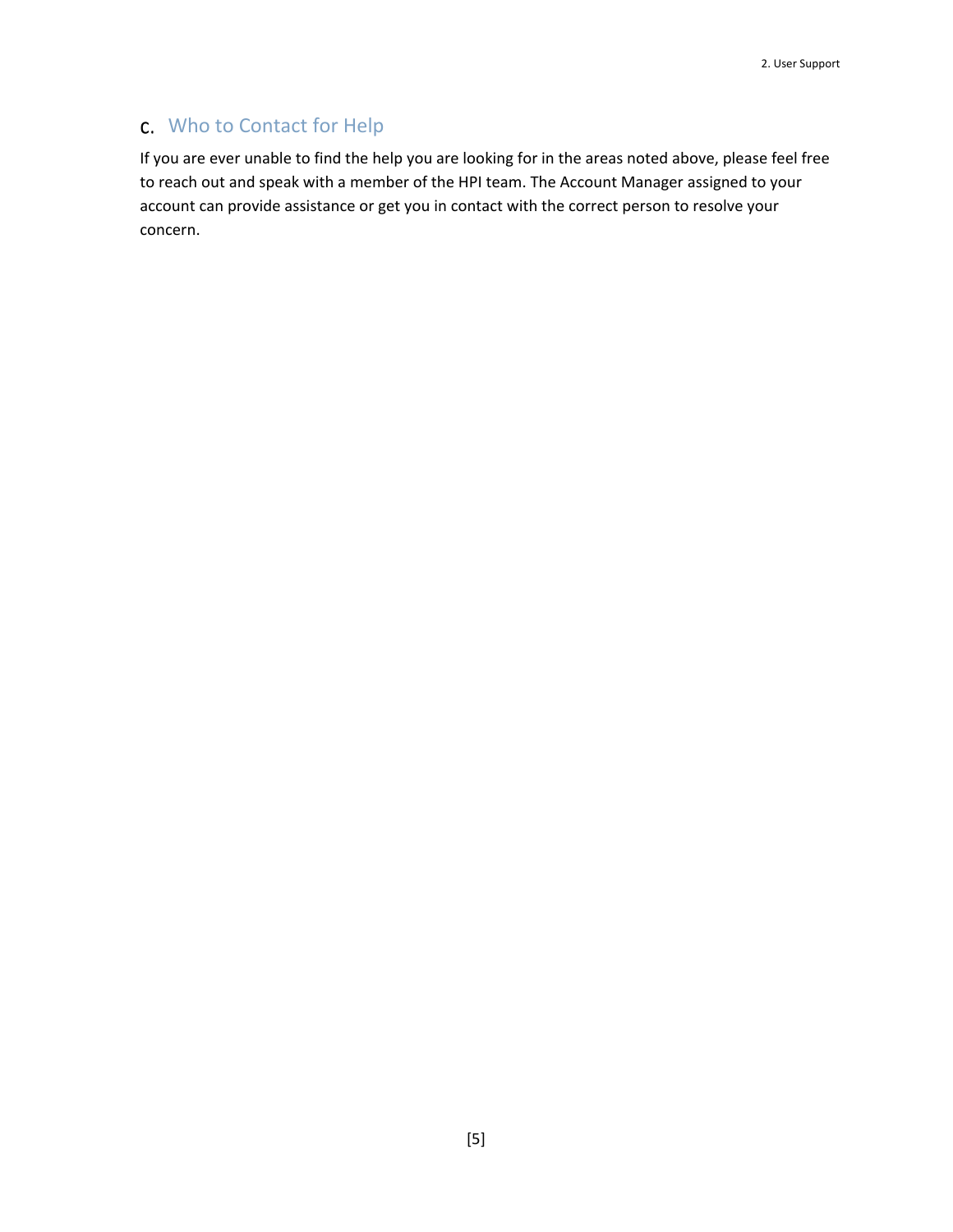# <span id="page-8-0"></span>**3. Terminology**

Before using the Online Reporting tool, here are some basic concepts and helpful term definitions. For a complete glossary of report terms, see *Appendix B – Glossary of Report Terms*.

# <span id="page-8-1"></span>a. Group Number

The group number required at the login page is your HPI group code. You can find your group code on your current invoice or standard monthly reporting package.

# <span id="page-8-2"></span>**b.** Terms used in Parameters

You will see the following terms when you access the reporting tool to run your reports. Here is a brief explanation of each to help you better understand how they are used to create your reports.

| Term                  | Explanation                                                                                                                                                                                                                                                                                                                                                                                                                                            |
|-----------------------|--------------------------------------------------------------------------------------------------------------------------------------------------------------------------------------------------------------------------------------------------------------------------------------------------------------------------------------------------------------------------------------------------------------------------------------------------------|
| <b>Admission Date</b> | This represents the date a patient was admitted to the hospital or<br>facility for an inpatient stay.                                                                                                                                                                                                                                                                                                                                                  |
| Coverage              | The coverage represents the type of benefit plan available to<br>members. Users will be given the choice to create their report by<br>their applicable coverage(s) that may include Accidental Death &<br>Dismemberment, Dental, Dependent Care, Dependent Life, Employee<br>Life, Flex Medical, Grandfathered Life, Long Term Disability, Medical,<br>Prescription, Qualified Transportation, Short Term Disability,<br>Supplemental Life, or Vision. |
| Department            | A code associated with an assigned employer group department<br>name.                                                                                                                                                                                                                                                                                                                                                                                  |
| HH# or ID#            | The 9-digit member identification number. The number usually<br>begins with the letters "HH" and is shared by family members.                                                                                                                                                                                                                                                                                                                          |
| <b>Incurred Date</b>  | This is the date range that indicates the date of service on the claim.<br>Providers may not be able to submit a claim immediately, so the date<br>range selected by the user will only include incurred dates for claims<br>that have been submitted as of the last system refresh.                                                                                                                                                                   |
| <b>Issue Date</b>     | This date represents the day a payee payment was created.                                                                                                                                                                                                                                                                                                                                                                                              |
| Paid Date             | This date represents the day when funds were submitted to the<br>payee. A claim may not be paid on the date it was incurred or<br>received.                                                                                                                                                                                                                                                                                                            |
| Product               | A product is the type of coverage to be represented in the report; this<br>may include Medical, Dental, Vision or other coverage.                                                                                                                                                                                                                                                                                                                      |
| Plan                  | A code associated with a specific benefit plan option.                                                                                                                                                                                                                                                                                                                                                                                                 |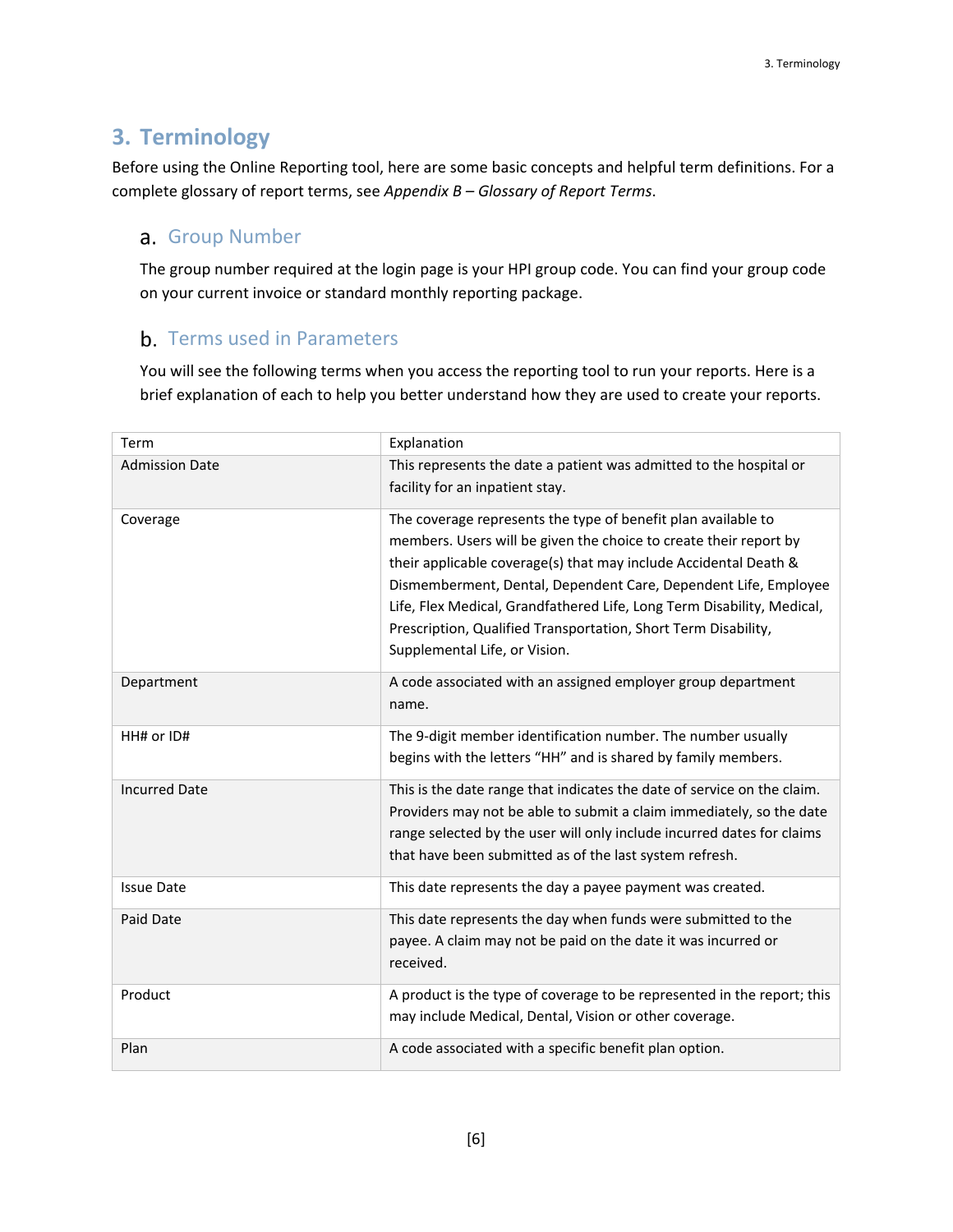# <span id="page-9-0"></span>c. Terms used in Reports

You will see the following terms when your reports are created. Although most terms shown on the reports are self-explanatory, others are abbreviations or require further explanation. Here is a brief description of common terms. You will find an extensive listing of all report terms in *Appendix B – Glossary of Report Terms*.

| <b>Term</b>       | <b>Explanation</b>                                                                                                                                                                                                                                                    |
|-------------------|-----------------------------------------------------------------------------------------------------------------------------------------------------------------------------------------------------------------------------------------------------------------------|
| <b>COB</b>        | Abbreviation of "coordination of benefits." A COB column will present<br>the dollar amount that is coordinated with the member's other plan<br>benefits (that may or may not be with HPI).                                                                            |
| Co-Ins            | Abbreviation of "co-insurance." A Co-Ins column will show the total<br>member co-insurance responsibility.                                                                                                                                                            |
| Copay             | Abbreviation of "copayment." A Copay column will show the total<br>amount of copayments to be applied to a claim.                                                                                                                                                     |
| <b>Deduct</b>     | Abbreviation of "deductible." A deductible column will show the total<br>deductible amount applied to a claim.                                                                                                                                                        |
| <b>Disallow</b>   | This is the total amount that is not eligible to be paid by the plan. This<br>amount includes member responsibilities such as deductibles,<br>coinsurance, or copayments. It also includes any discounts taken by<br>the provider network and any ineligible amounts. |
| From DOS          | Abbreviation of "from date of service." This is the beginning of the<br>range of service dates.                                                                                                                                                                       |
| <b>Group Code</b> | This is the group number described in section a, Group Number,<br>above.                                                                                                                                                                                              |
| <b>IP Claims</b>  | Abbreviation of "Inpatient Claims." The IP Claims column displays the<br>total number of inpatient claims.                                                                                                                                                            |
| Inelig            | This is the total amount that is not eligible for reimbursement by the<br>plan. This often includes services that may not be billed by providers,<br>services that are not covered by the plan, or amounts that exceed<br>benefit maximums.                           |
| <b>Modifier</b>   | Abbreviation of "modifier code." A code used for claim payment<br>processing to provide greater details on the type of procedure<br>performed.                                                                                                                        |
| <b>OP Claims</b>  | Abbreviation of "Outpatient Claims." The OP Claims column displays<br>the total number of outpatient claims.                                                                                                                                                          |
| Paid              | This is the total amount paid to a provider after all discounts and<br>disallowed amounts are deducted (also referred to as "total paid").                                                                                                                            |
| <b>PMPM</b>       | Abbreviation of "per member per month."                                                                                                                                                                                                                               |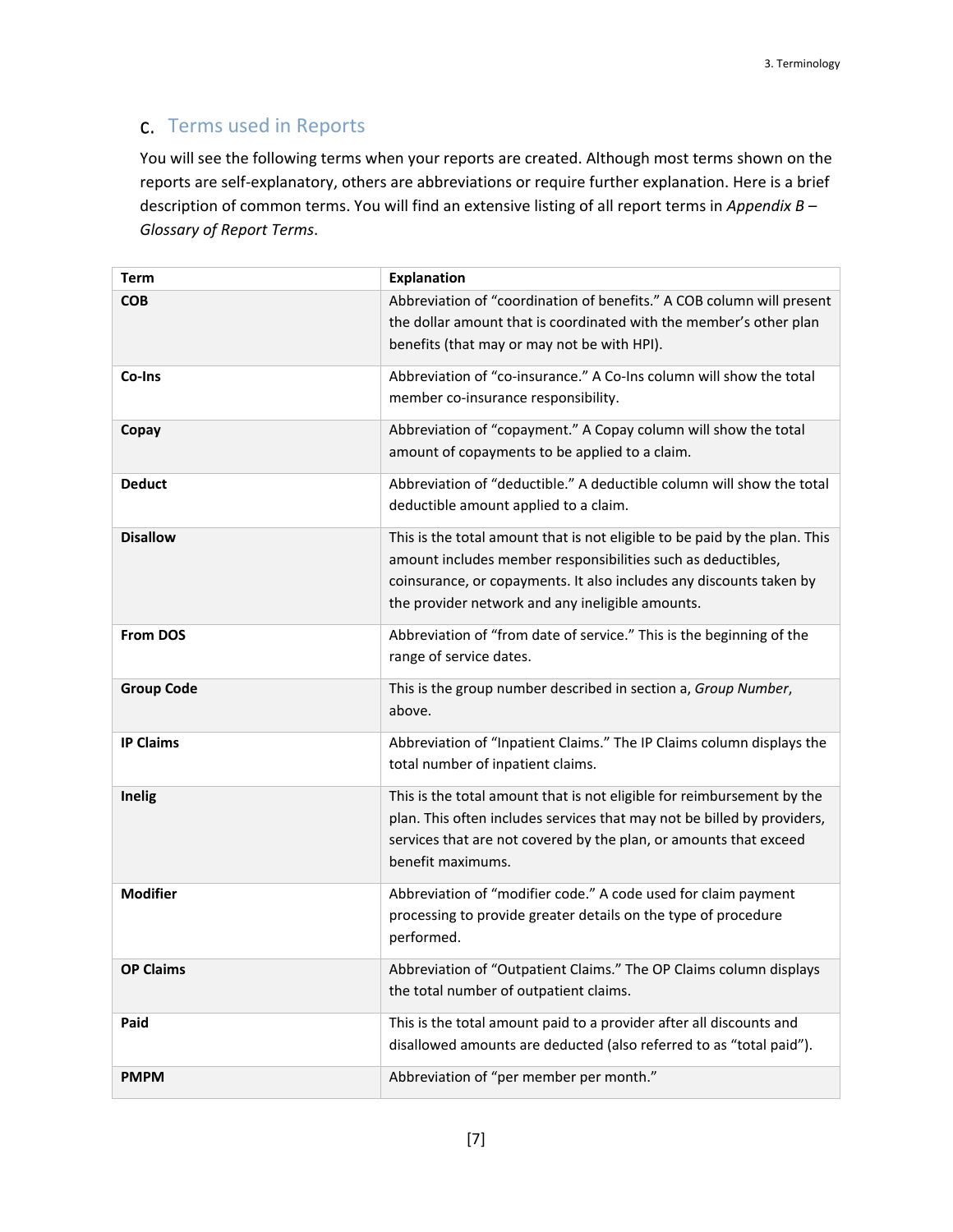| Procedure          | Abbreviation of "procedure code." A code used for claim payment<br>processing to describe the actual procedure performed.       |
|--------------------|---------------------------------------------------------------------------------------------------------------------------------|
| <b>Reason Code</b> | The code produced when payment for a service is denied in whole or<br>part.                                                     |
| Relation           | Abbreviation of "relationship." This is the relationship of the<br>presented member to the employee (can also be the employee). |
| <b>Rev Code</b>    | Abbreviation of "revenue code." A code used for claim payment<br>processing.                                                    |
| To DOS             | Abbreviation of "to date of service." This is the end of the range of<br>service dates.                                         |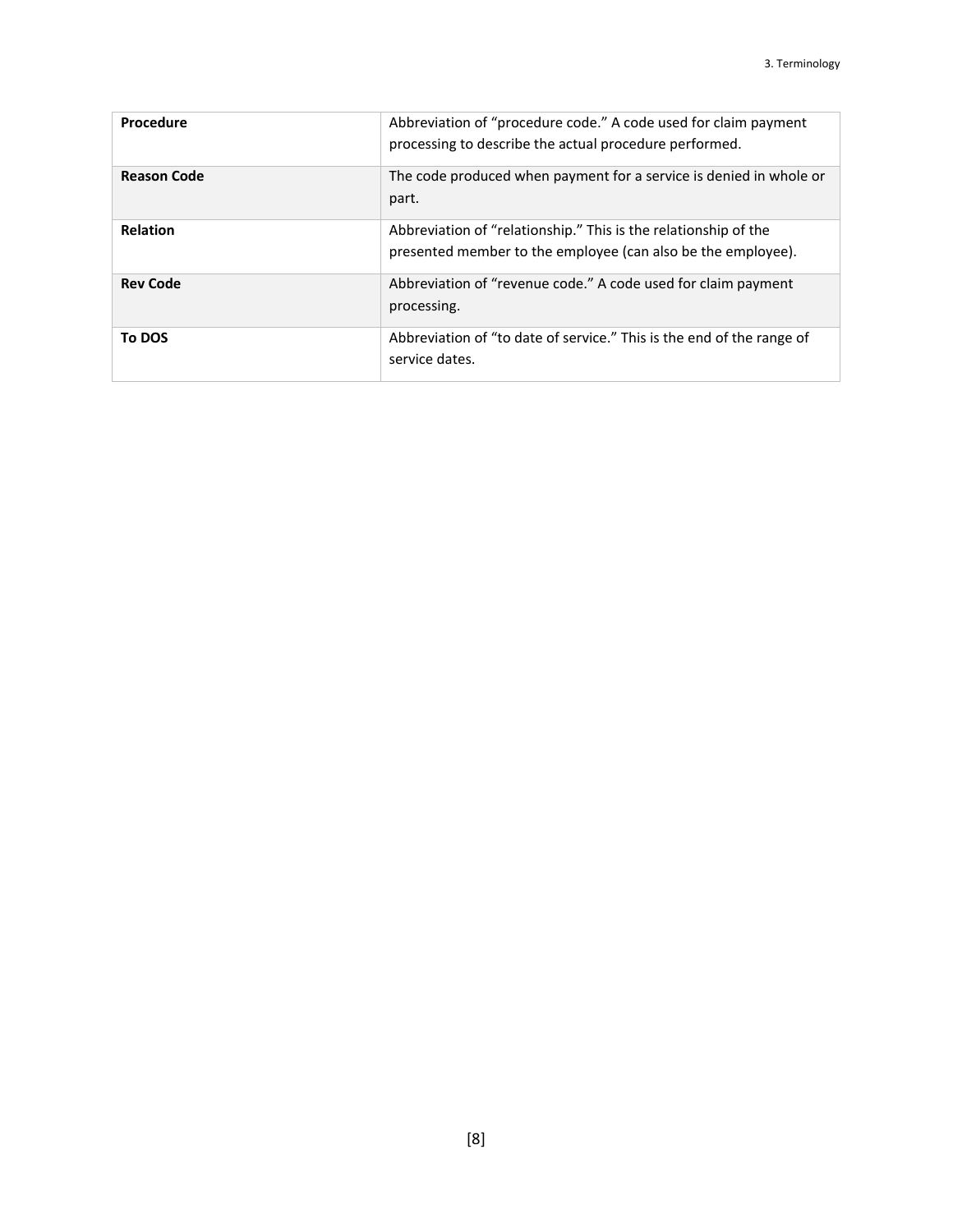# <span id="page-11-0"></span>**4. Creating Your Reports**

In the next steps, you'll learn how to select your desired reports, input the data parameters, and download the reports.

### **Selecting a Report - Employers**

Once logged in, you will be brought to the screen shown below. There, you will have the choice to select from a number of reports. Available reports will be listed in a drop-down menu. The example below may not display the same reports that will be available to you. The reports that you see when you log in will be based on your granted permission level.

| Employers                            | Online Reporting<br>Log Out $\rightarrow$<br><b>Getting Started Guide</b>                   |
|--------------------------------------|---------------------------------------------------------------------------------------------|
| S Employer Portal                    | Please Select a report to run then populate the required information.                       |
| Helpful Information                  | √ Select a Report                                                                           |
| <b>Get Registered</b>                | <b>Benefit Analysis</b><br>HRA/FSA YearToDate Plan Summary                                  |
| Forms and Resources                  | <b>Member Census</b><br><b>Check Journal Extract</b><br><b>Claims Lag Analysis</b>          |
| Search Provider Networks             | <b>Denied Claims Report</b><br>Diagnosis Ranked by Total Paid                               |
| <b>Health Programs</b>               | <b>High Cost Claimant</b><br>Member Count Report<br>Major Diagnostic Category Report        |
| Health Care Reform and<br>Compliance | Paid Claims Summary by Member<br><b>Top Providers Report</b><br><b>Pended Claims Report</b> |

### **Selecting a Report – Brokers**

You will have the choice to select from a number of employer reports as shown below. You also will see a list of employer groups for which you have permission to produce and review reports.

| <b>Brokers</b>                          | <b>Online Reporting</b>                                               | Log Out<br>У |
|-----------------------------------------|-----------------------------------------------------------------------|--------------|
| Provider Networks &                     | <b>Getting Started Guide</b>                                          |              |
| <b>Prescription Benefit</b><br>Managers | Please Select a report to run then populate the required information. |              |
| <b>Health Care Reform</b>               | Select a Report<br>$\overset{\blacktriangle}{\mathbf{v}}$             |              |
| > Online Reporting                      |                                                                       |              |
|                                         | *Select a group:                                                      |              |
|                                         | $\hat{\mathbf{v}}$<br>Select                                          |              |
|                                         | <b>Submit</b><br>>                                                    |              |
|                                         | *Required for report.                                                 |              |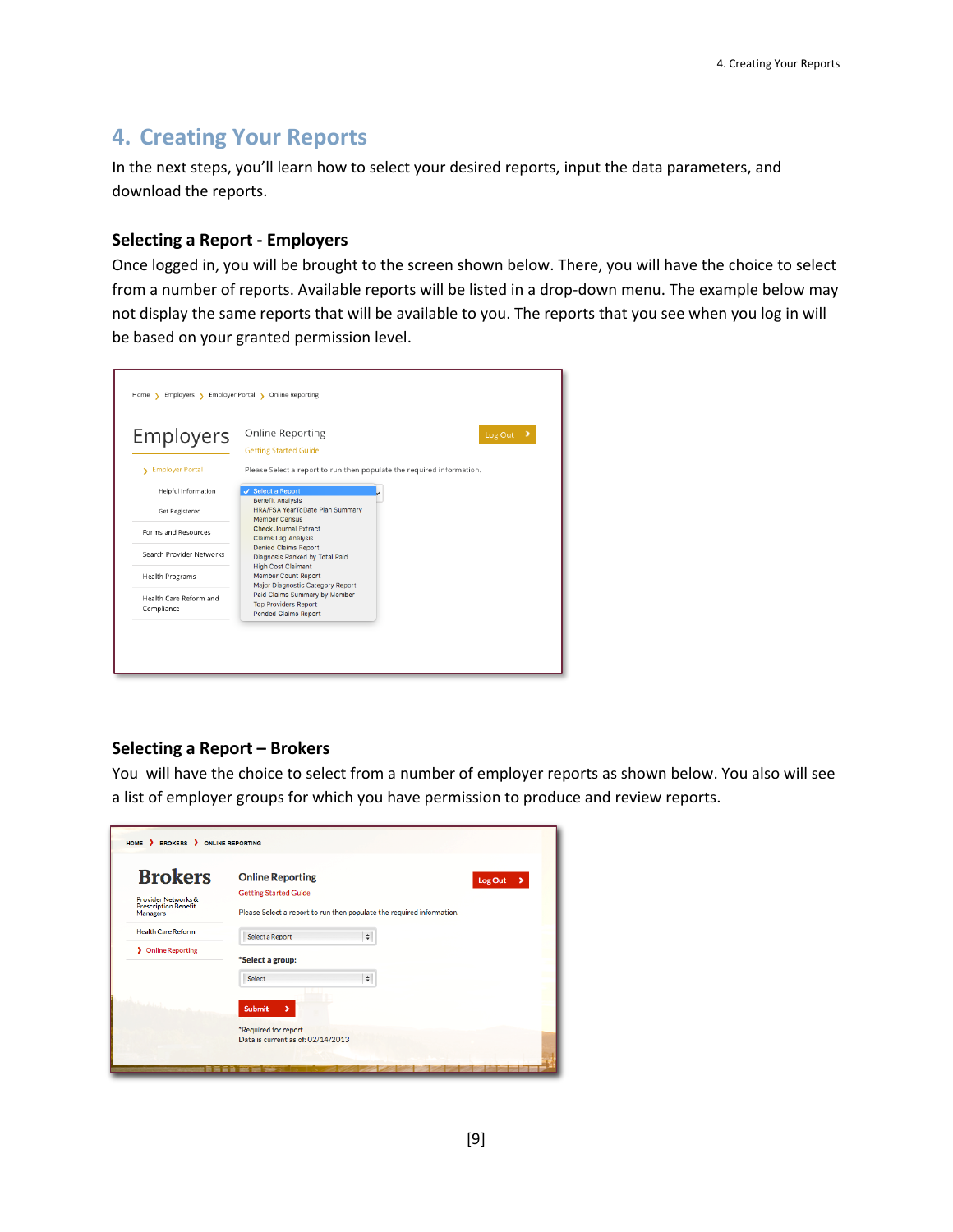#### **Choosing your Parameters – Employers and Brokers**

Once you select the report you would like to run, you must fill in the custom parameters needed to create the report. The required parameters will be based on the report you select. Once all required parameters are entered for your desired report, the submit button will become available at the bottom of your page and you may run your report.

### *QUICK TIP*

When entering ranges of dates, be sure to select the dates from the pop-out calendar. You may also type the dates in MM/DD/CCYY format (e.g., 02/04/2021 for February 4, 2021).

#### <span id="page-12-0"></span>*Member Census Report*

To create the Member Census report you must select a specific date in time. If you do not select a date, the report will be created with data that is in the system as of the last refresh date. You also must enter the coverage that you would like displayed.

#### <span id="page-12-1"></span>*Check Journal Extract Report*

To create the Check Journal Extract report, enter a starting check issue date for the time span you would like to see. You also must enter the ending issue date to complete the parameters.

#### <span id="page-12-2"></span>*No Pay Report*

The No Pay report can be created by selecting a range of dates in which claims were paid. You must enter a "to" and "from" date range to complete the paid dates.

#### <span id="page-12-3"></span>*Benefit Analysis Report*

To create the Benefit Analysis report, you must enter the range of dates in which claims were incurred and a range of dates in which claims were paid. For both required fields, you must select the "to" and "from" date range. The date range selected must be a minimum of three months.

#### <span id="page-12-4"></span>*Paid Claims Summary by Member*

The Paid Claims Summary by Member report can be created by entering the range of dates in which claims were incurred and a range of dates in which claims were paid. For both required fields, you must select the "to" and "from" date range. Additionally, the product is also a required field.

If only the required fields are entered, the report will display all members that fall into the parameters. You may narrow down your report results by selecting an individual member or family; to do so you must enter the employee's identification number (starting with HH). If you would like only one member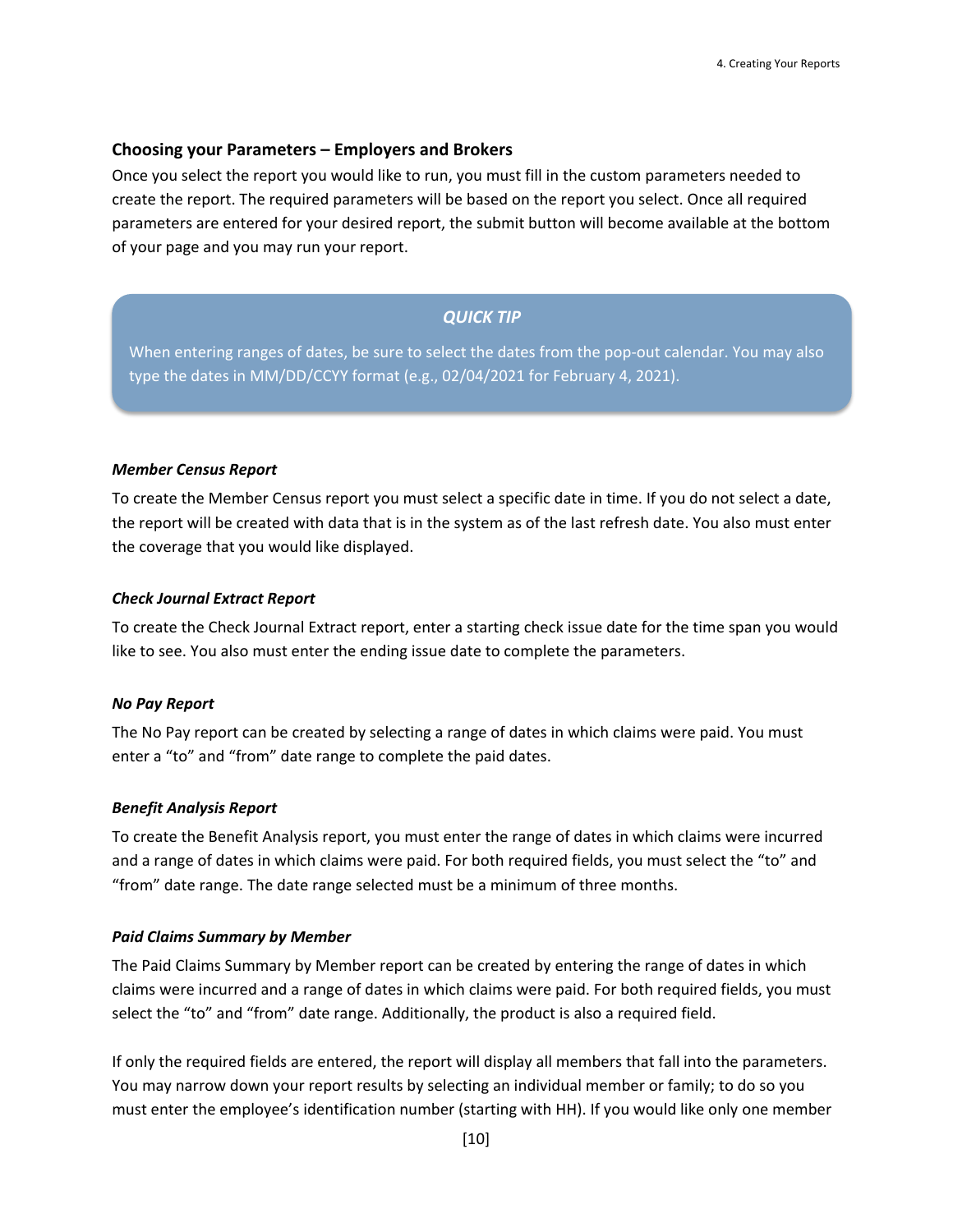to appear on the report, you can specify the member's date of birth (be sure to enter in MM/DD/CCYY format). If the date of birth is unknown, or two family members share a birthday, you may enter a first name.

### <span id="page-13-0"></span>*High Cost Claimant Report*

To create the High Cost Claimant report, you must enter the range of dates in which claims were incurred and a range of dates in which claims were paid. For both required fields, you must select the "to" and "from" date range. You must also enter the dollar amount for which claims must exceed. The exceeding amount must be entered without commas and dollar signs and must be greater than \$5,000.

#### <span id="page-13-1"></span>*Top Providers Report*

For the Top Providers report, you are required to enter the range of incurred and paid dates for the claims that you would like to drive the ranking of providers. You also must designate the plan product that will be connected to the ranking and the number of providers that you would like to appear.

You have the choice to run a report of ranked phyicians, facilities and hospitals; physicians only, or facilities and hospitals only. You may also choose to rank the providers by either the dollars paid or by the number of claims paid.

#### <span id="page-13-2"></span>*Diagnosis Ranked by Total Paid Report*

To create the Diagnosis Ranked by Total Paid report, you must enter the range of dates in which claims were incurred and a range of dates in which claims were paid. For both required fields, you must select the "to" and "from" date range. You must also select the number of diagnoses to be listed via the dropdown menu.

#### <span id="page-13-3"></span>*Denied Claims Report*

The Denied Claims report can be created by selecting a range of dates in which claims were paid. You must enter a "to" and "from" paid date range. You also must enter the plan product under which the claims were paid.

#### <span id="page-13-4"></span>*Pended Claims Report*

To create the Pended Claims report, you must select the plan product under which the selected claims are being paid.

#### <span id="page-13-5"></span>*Major Diagnostic Category Report*

To create the Major Diagnostic Category report, you must enter the range of dates in which claims were incurred and a range of dates in which claims were paid. For both required fields, you must select the "to" and "from" date range.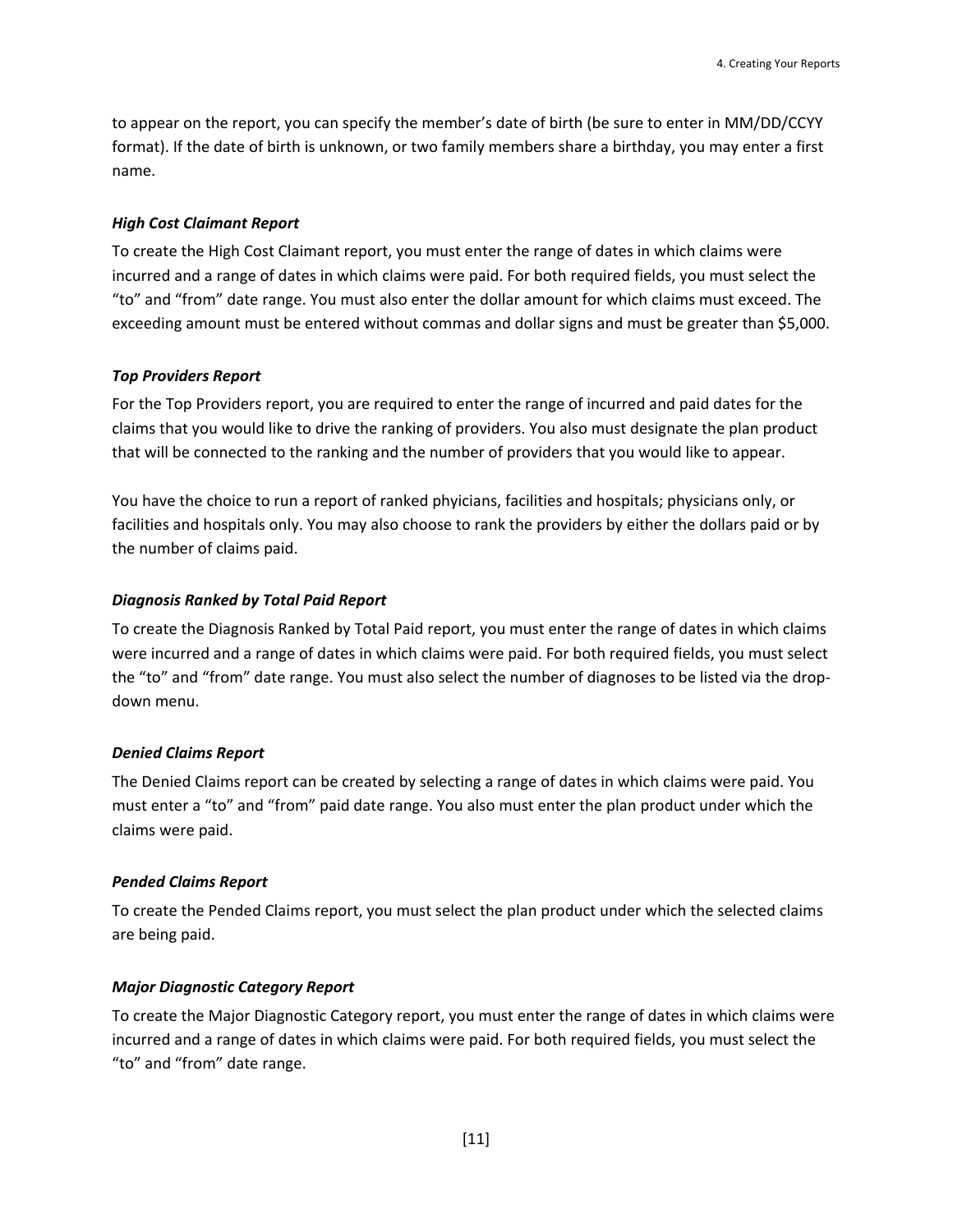#### <span id="page-14-0"></span>*Claims Lag Analysis*

To create the Claims Lag Analysis report, you must enter a range of dates in which claims were incurred and a range of dates in which claims were paid. For both required fields, you must select the "to" and "from" date range.

#### <span id="page-14-1"></span>*Year-to-Date Summary*

To create the Year-to-Date Summary report, you must specify the plan year and account type under which balances will be displayed.

#### <span id="page-14-2"></span>*Member Counts*

To create the Member Counts report, you must enter a specific date in time (e.g., 10/01/2020). If a user does not enter a specific date, the data in the report will reflect information in the system as of the last data refresh. Users also must select their preferred aggregation: by group, by plan, by department, or by plan within department, or department within plan.

#### **Running and Saving Your Report**

Once your parameters are set, click **Submit**. Your report will take up to afew seconds to several minutes to load and a file download screen will appear when the report is ready. You may continue to work on other applications while your report runs in the background.

You can choose to open the file or save it to your computer or local network. When naming your report, be sure to choose a name that will help you remember what you've requested**,** especially if you create multiple reports with different dates or settings.

Once you choose to open or save the file, it will be downloaded to your computer in Excel format and available to view, sort, and filter to fit your needs.

### *QUICK TIP*

Since many of the reports you create may be confidential or may contain protected health information (PHI), please be sure to save your reports to a secure location and consider protecting the file with a password.

#### *QUICK TIP*

Remember that the data provided in your reports is current as of the date shown on the top of the report. That date is also found on the bottom of the parameters screen for each report.

[12]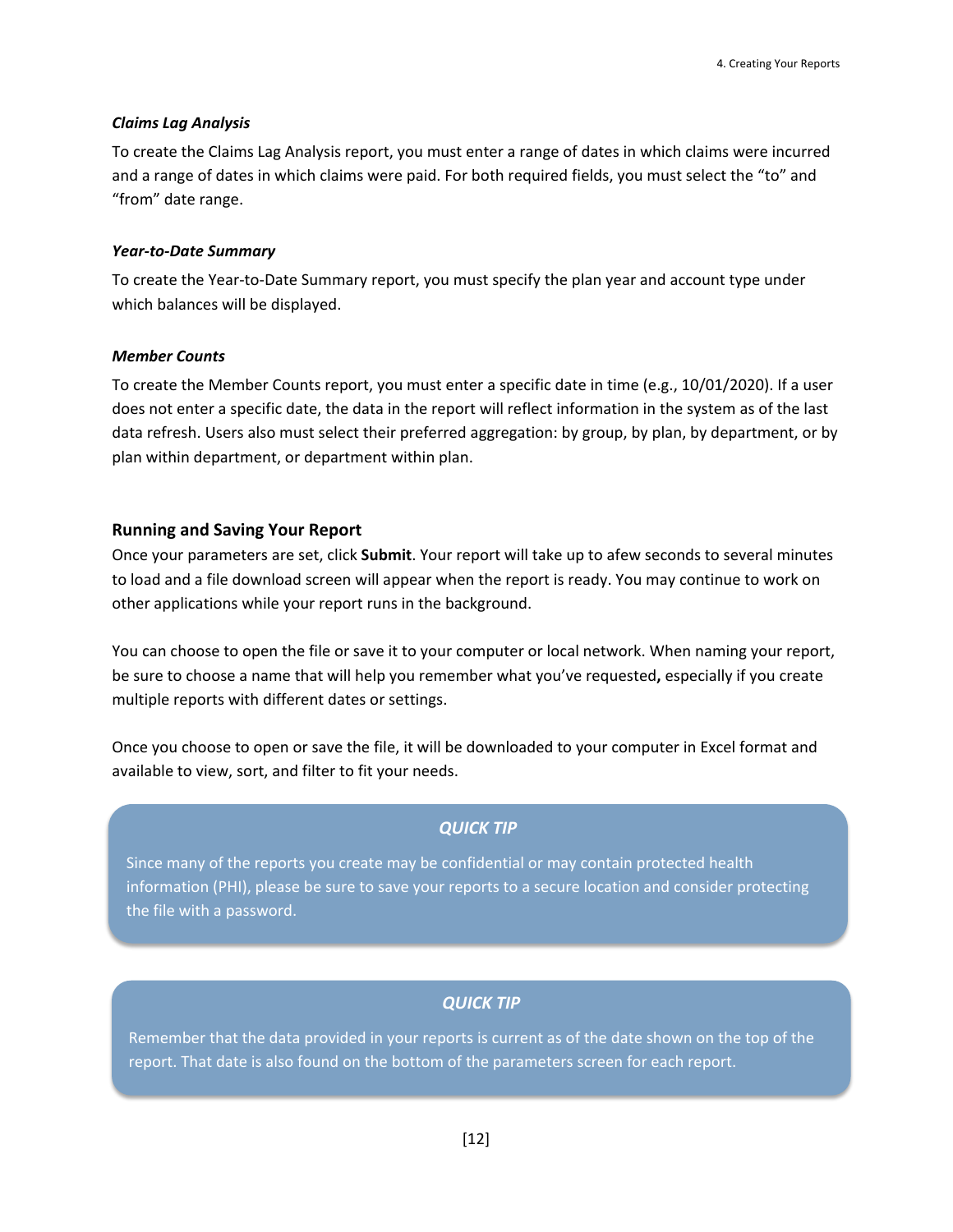# <span id="page-15-0"></span>**5. System Safeguards and Limitations**

The following system safeguards and limitations have been put into place to avoid producing unreliable reports or information that would violate privacy and security concerns

# <span id="page-15-1"></span>a. How frequently does HPI upload new information to the reporting system?

The data is refreshed nightly on the HPI website and is available as far back as 36 months from the current month. If any retroactive adjustments were made for claims processed in prior days, those adjustments will also be uploaded nightly.

If you run reports right after the data refresh, and then run the same reports with the same date parameters the next day, you will get the same results. Once the data refresh has taken place, you know that you will have access to the most recent information available.

If you want to know whether the nightly data refresh has happened yet, you can check the message in the bottom of the report parameters screen or the top of the produced report.

| Online Reporting<br>Employers<br><b>Getting Started Guide</b><br>> Employer Portal<br>Helpful Information<br>Member Census<br>Get Registered<br>Eligibility As of<br>Date:<br>Forms and Resources<br>Search Provider Networks<br>Coverage:<br>All<br>v<br><b>Health Programs</b><br>Submit<br>Health Care Reform and<br>Compliance<br>*Required for report. | Home > Employers > Employer Portal > Online Reporting |                                                          |
|-------------------------------------------------------------------------------------------------------------------------------------------------------------------------------------------------------------------------------------------------------------------------------------------------------------------------------------------------------------|-------------------------------------------------------|----------------------------------------------------------|
|                                                                                                                                                                                                                                                                                                                                                             |                                                       |                                                          |
|                                                                                                                                                                                                                                                                                                                                                             |                                                       | Please Select a report to run then populate the required |
|                                                                                                                                                                                                                                                                                                                                                             |                                                       | What is this                                             |
|                                                                                                                                                                                                                                                                                                                                                             |                                                       |                                                          |
|                                                                                                                                                                                                                                                                                                                                                             |                                                       |                                                          |
|                                                                                                                                                                                                                                                                                                                                                             |                                                       |                                                          |
|                                                                                                                                                                                                                                                                                                                                                             |                                                       |                                                          |
|                                                                                                                                                                                                                                                                                                                                                             |                                                       | Data is current as of: 03/19/2021                        |

# <span id="page-15-2"></span>b. What minimum or maximum time spans apply to the reports?

If you're running reports on an incurred basis, you will need at least three months of claims experience (for instance, claims incurred from January 1, 2020 to March 31, 2020) with two months of run-out (for instance, claims paid through May 31, 2020). These date restrictions mean that your reports will be as accurate as possible in presenting the costs and utilization for the given time period. Data is available as far back as 36 months, so time spans cannot include more than three years.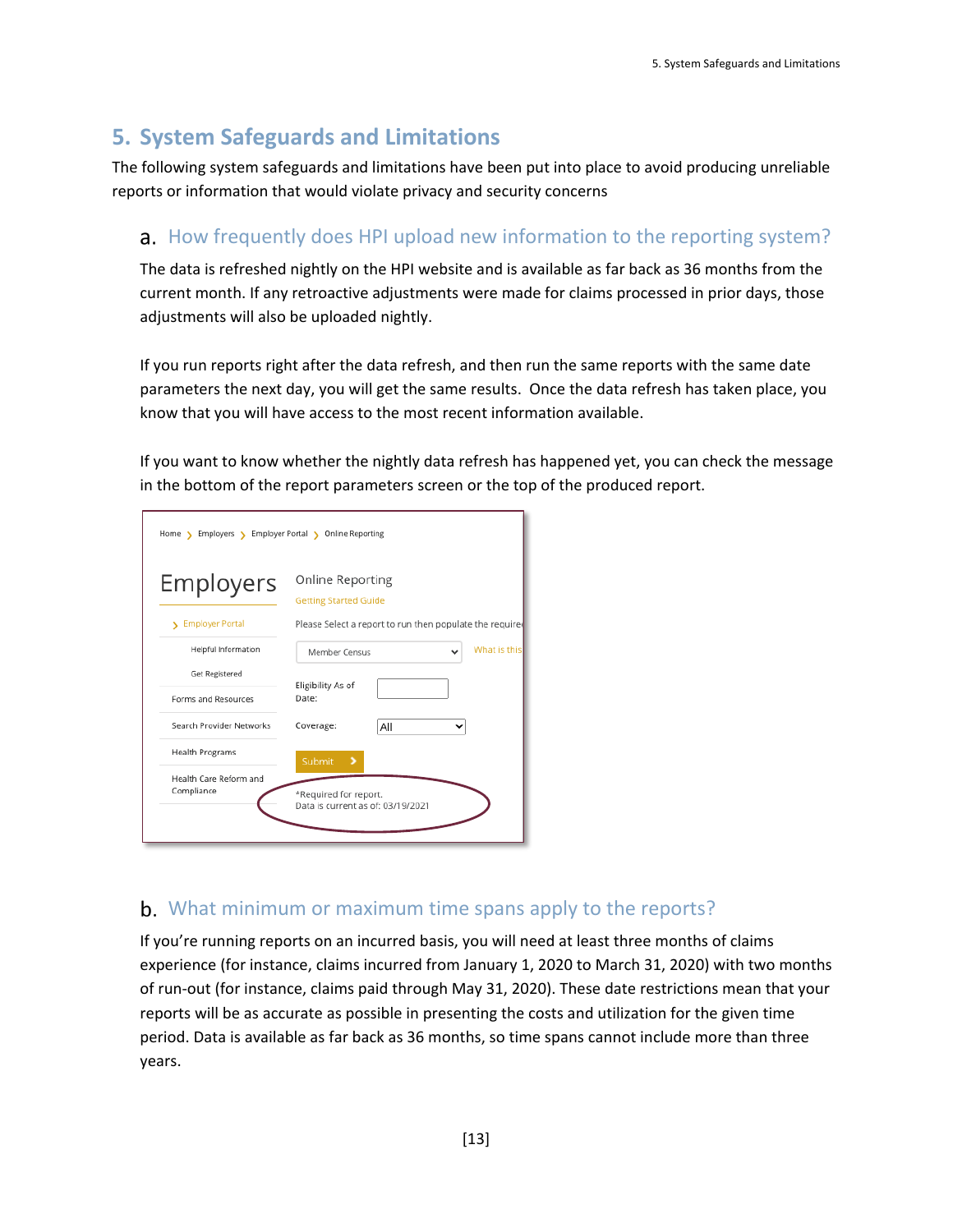# <span id="page-16-0"></span>c. Are there data restrictions for reports?

In addition to the parameter restrictions noted in section 4, *Creating Your Reports*, HPI will use a limited data set (which requires the removal of certain identifiers) where feasible in order to disclose only the minimum amount of personal health information (PHI) necessary for the intended report purpose. This safeguard has been put in place to comply with the HIPAA provisions of the HITECH Act, which requires business associates to comply with HIPAA's minimum necessary requirements.

# <span id="page-16-1"></span>d. How many months of data are available?

The tool contains information as far back as 36 months from the current month. For example, as of March 2020, the system contains data for claims incurred and paid from March 2017 through February 2020.

# <span id="page-16-2"></span>What level of detail will be available?

The level of detail available will be based on the report that you run. Certain membership reports will display data at the employee level; however, only the minimum amount of information necessary to interpret the report will be provided. Cost reports are typically available to the claim or claim line detail level.

For specific report details, go to the report selection screen and hover your mouse on the "**What is this report?**" link. If you select the link, a detailed description of the report will appear in a PDF downloadable file.

# <span id="page-16-3"></span>Will the level of personal health information be limited to only individuals with such access?

Users seeking a login password must complete the Employer Portal Access Form, which indicates whether or not the user can view personal health information (PHI). If the user's title within their company is not listed in the HIPAA Privacy section of the Summary Plan Description, they will be unable to gain access to view PHI details.

Reports that are available to users will be based on their granted permission level. Users who are not permitted to view PHI will not be able to view or download member-specific information.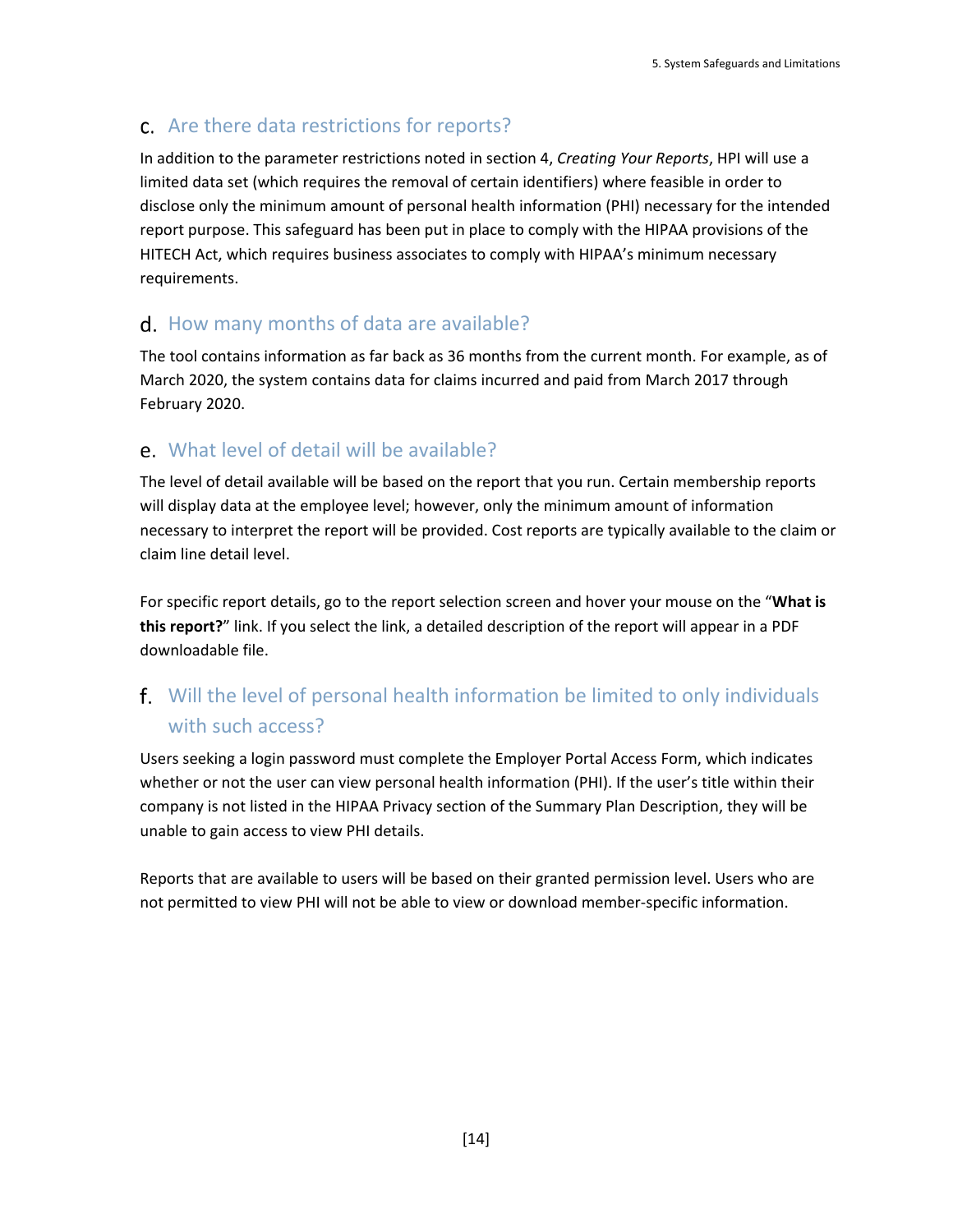# <span id="page-17-0"></span>**6. Frequently Asked Questions (FAQ)**

The following section addresses commonly asked questions and answers. If your question is not found below, please contact your Account Manager for help.

# <span id="page-17-1"></span>a. Can I save the reports I create?

Yes, you can save the reports that you create. When you create your report, you are given the choice to immediately open the file or save it to your computer or local network.

# <span id="page-17-2"></span>**b.** In what format are the reports created?

All reports are available only in Microsoft Excel format.

# <span id="page-17-3"></span>c. Do I need any special software?

In order to view and create the reports you need access to a web browser and Microsoft Excel.

# <span id="page-17-4"></span>d. Does HPI retain a copy of the reports I create?

No, HPI does not retain a copy of the report that you create, so you must save it to your computer or local network if you'd like to retain a copy (HPI recommends that you password protect your files or save to a secure location). However, HPI does retain a record of the report parameters that you choose, so the report can be recreated if necessary. Please note: the results of a recreated report may differ from the original report due to the timing of claims and eligibility processing.

# <span id="page-17-5"></span>e. How long will it take to create a report?

The time it takes to create the report after submitting the request depends on the amount of data requested. It may take several seconds up to several minutes for a report to become available after clicking the submit button. You may continue to work on other applications while your report runs in the background.

# <span id="page-17-6"></span>Where do I go if I have questions?

If you have questions that have not been answered in this guide, please contact your Account Manager.

# <span id="page-17-7"></span>g. Is training available?

The Online Reporting tool was designed to be user-friendly. At this time, formal training is not available, but your Account Manager is always available should you have any difficulty operating the program.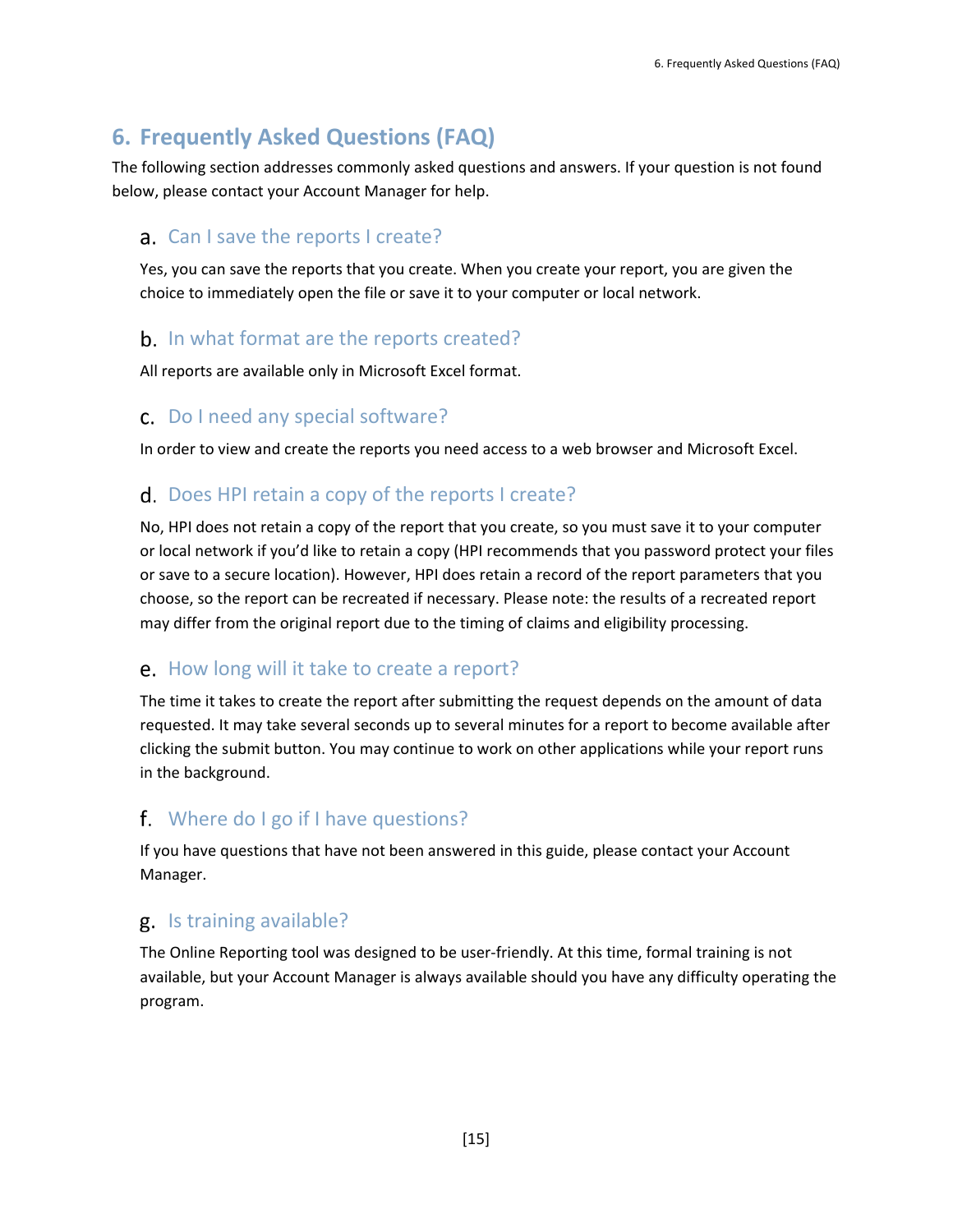# <span id="page-18-0"></span>**7. Troubleshooting**

<span id="page-18-1"></span>The section below includes helpful tips and suggestions for troubleshooting issues.

# a. I'm entering my group number at the login page but I receive an error message.

If your error message looks like the example above, you may be entering your group number incorrectly. The group number is a six-digit code assigned to an employer or plan and usually begins with the number 00 (not letters OO). For example, a group number could be 001AB2 or 001XY1.

# <span id="page-18-2"></span>**b.** I entered report parameters but my submit button is gray and I cannot create the report.

For certain reports, there are required ranges or selections that must be entered to submit the report for creation. All required parameters contain an asterisk noting if it is a required field. When all required fields are completed, the submit button will be available.

# <span id="page-18-3"></span>c. I clicked submit to create a report but there is no data displayed in the report.

The report parameters that you chose may not be valid or data may not be available in the range specified.

# <span id="page-18-4"></span>d. I forgot my password. Can I retrieve it without contacting my Account Manager?

Yes, you can reset your password by clicking the **Forgot Password** link on the log in page. You will be prompted to answer the security questions that were set during your initial log in. Then you will be able to reset your password and log in. Please note, for the security of your plan, your password will expire and you will be required to reset it every six months.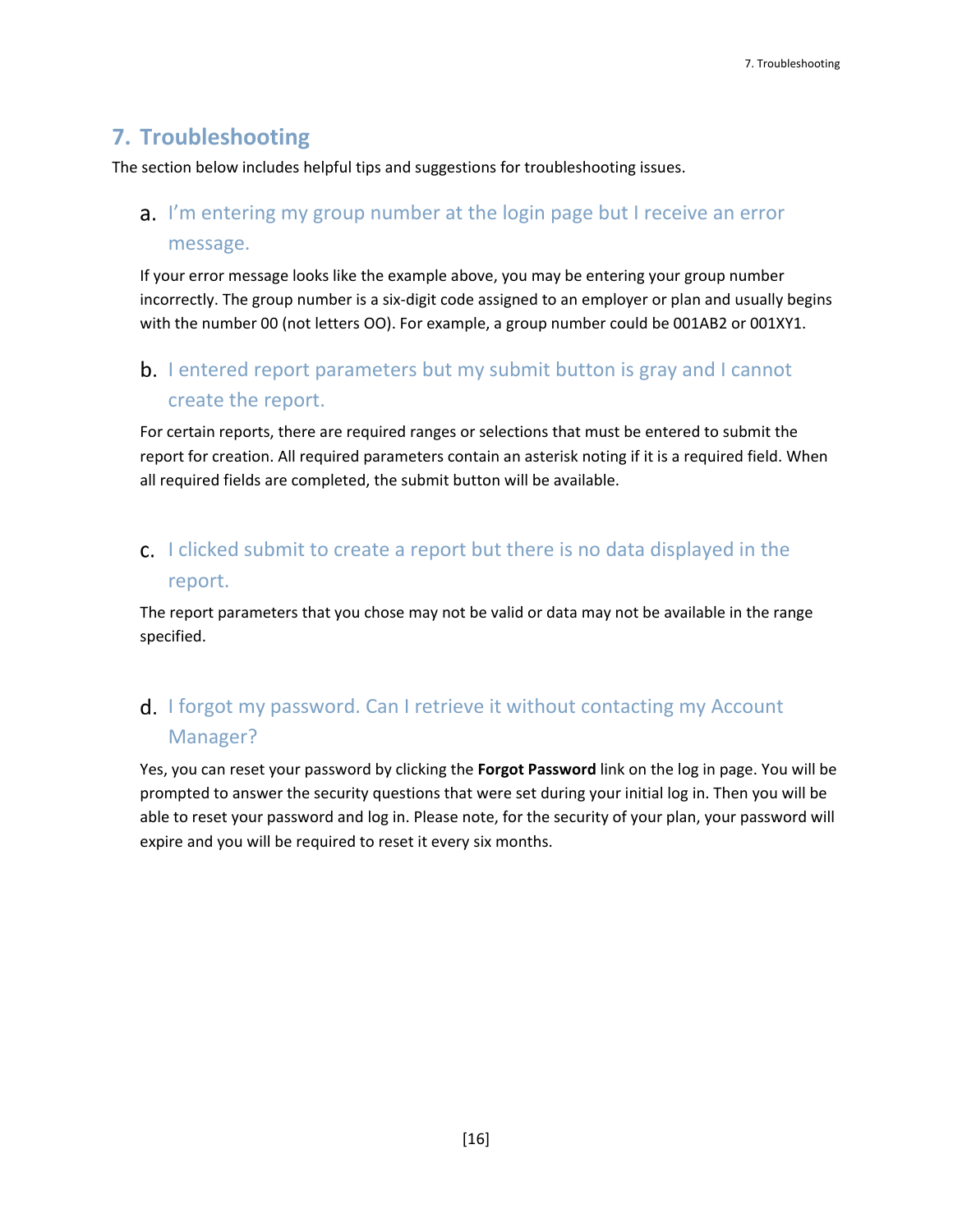# <span id="page-19-1"></span><span id="page-19-0"></span>**Appendix A - Individual Report Descriptions**

# a. Member Census Report

# *What is captured in this report?*

The Member Census report is a snapshot of all member data for a specified date in time. This report contains member name, date of birth, coverage effective dates, address, plan coverage levels, department (if available), benefit plan names, and date of hire (if applicable).

# *Why run this report?*

This report is used to review member information and determine if any corrections are necessary. It is also used to create and filter specific member data. For example, a user may run this report and then filter to capture all dependents who will reach age 26 during the calendar year. The user may then analyze this data to know when the dependent children are scheduled to be terminated from their plan.

### *What are the required data parameters?*

Users creating this report must enter a specific date in time (e.g. 04/01/2020). If a user does not enter a specific date, the data in the report will reflect information in the system as of the last data refresh. Users also must select a single benefit coverage to display.

# <span id="page-19-2"></span>**b.** Check Journal Extract Report

# *What is captured in this report?*

The Check Journal Extract report presents all check activity over a specified period of time. The report includes check numbers, issue dates, payee names, amounts paid, claim numbers and incurred service dates.

### *Why run this report?*

This report is designed to assist the user in identifying the checks, voids and refunds that have been issued on behalf of their benefit plan. It may be run for bank statement reconciliation as well as to see expenditures by providers in a given period of time.

### *What are the required data parameters?*

Users must enter a span of check issue dates to retrieve the check journal entries.

# <span id="page-19-3"></span>c. No Pay Report

# *What is captured in this report?*

The No Pay report presents all domestic claims processed over a specified period of time. It includes information by facility department by incurred date. The report is also broken down by member and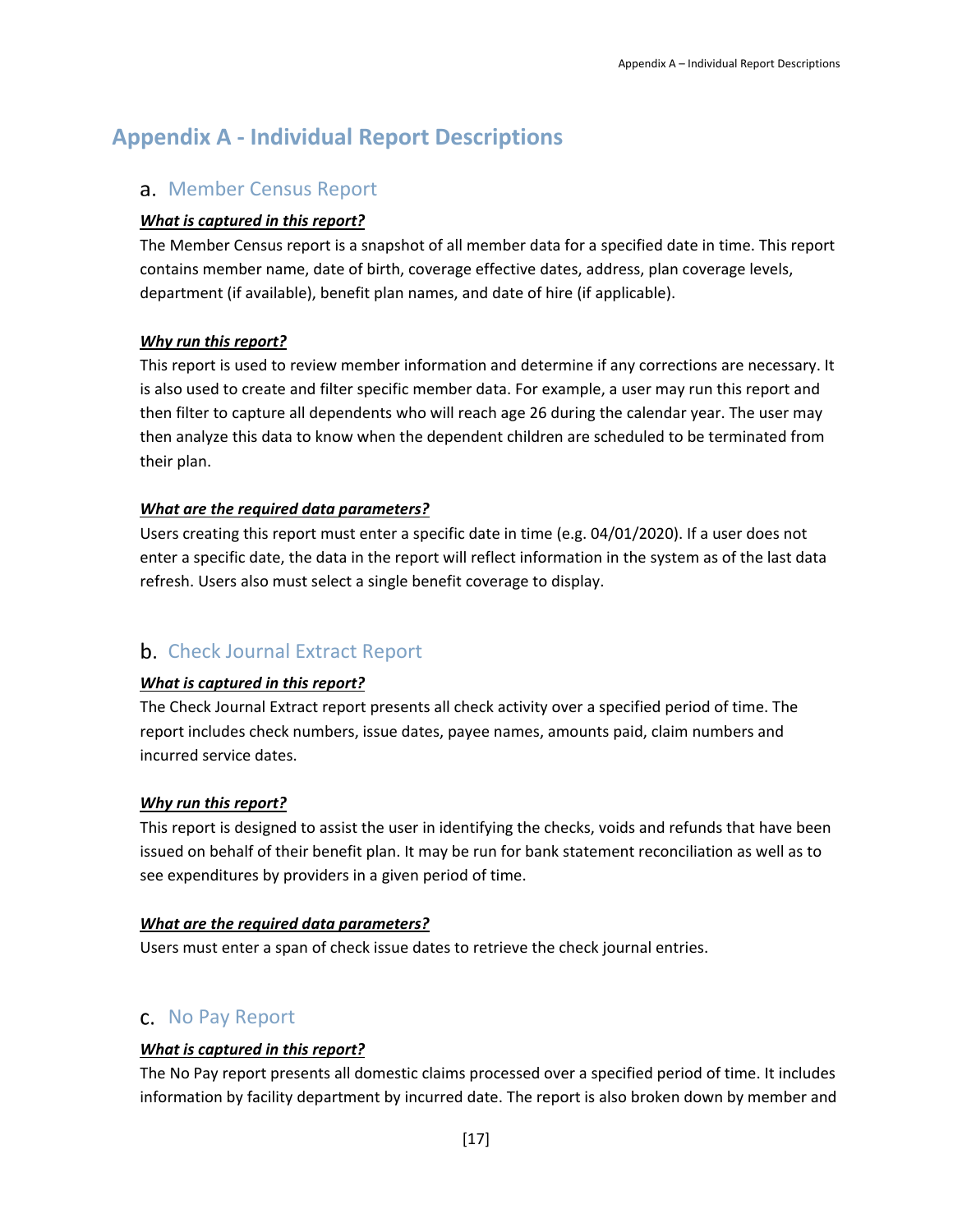claim service lines. This report is only available when the rendering provider of service is also the HPI employer.

### *Why run this report?*

This report is designed to assist the user in identifying the domestic claims that have been adjudicated on behalf of their benefit plan. It also may be used by the employer's patient accounts staff to post payments to the employer's account receivables system and to balance bill employees for domestic services rendered (if there is a balance due). For some users, this report replaces a provider explanation of benefits.

### *What are the required data parameters?*

Users must enter a span of paid dates to create this report.

# <span id="page-20-0"></span>d. Benefit Analysis Report

# *What is captured in this report?*

The Benefit Analysis report presents all costs by type of service such as Inpatient Hospital, Outpatient Hospital, Physician Office Visits and Diagnostic X-rays and Labs. For each benefit description in the reported time period, the report displays the total amount of charges, total savings and reductions, total PPO discount, and total amount paid. The report also shows the percentage of the total claim costs incurred and the percentage of the total claims eligible for PPO discount per benefit. This report has recently been updated to include the per member per month (PMPM) costs per benefit category.

# *Why run this report?*

This report is designed to assist the user in identifying the costs to the health plan by type of service category. It may be run for multiple periods of time for comparative analysis. The report displays highest cost categories, which users can review to assess potential plan changes.

### *What are the required data parameters?*

Users must enter a range of incurred dates and paid dates to create this report. The date range selected must be a minimum of three months.

# <span id="page-20-1"></span>e. Paid Claims Summary by Member Report

### *What is captured in this report?*

The Paid Claims Summary by Member report represents a summary of claims paid by member. The report displays employee and patient names, identification numbers, and the total number of claims for the report period per person. The report also specifies claim payment information including the total amount of charges ineligible for payment, any patient responsibilities (deductibles,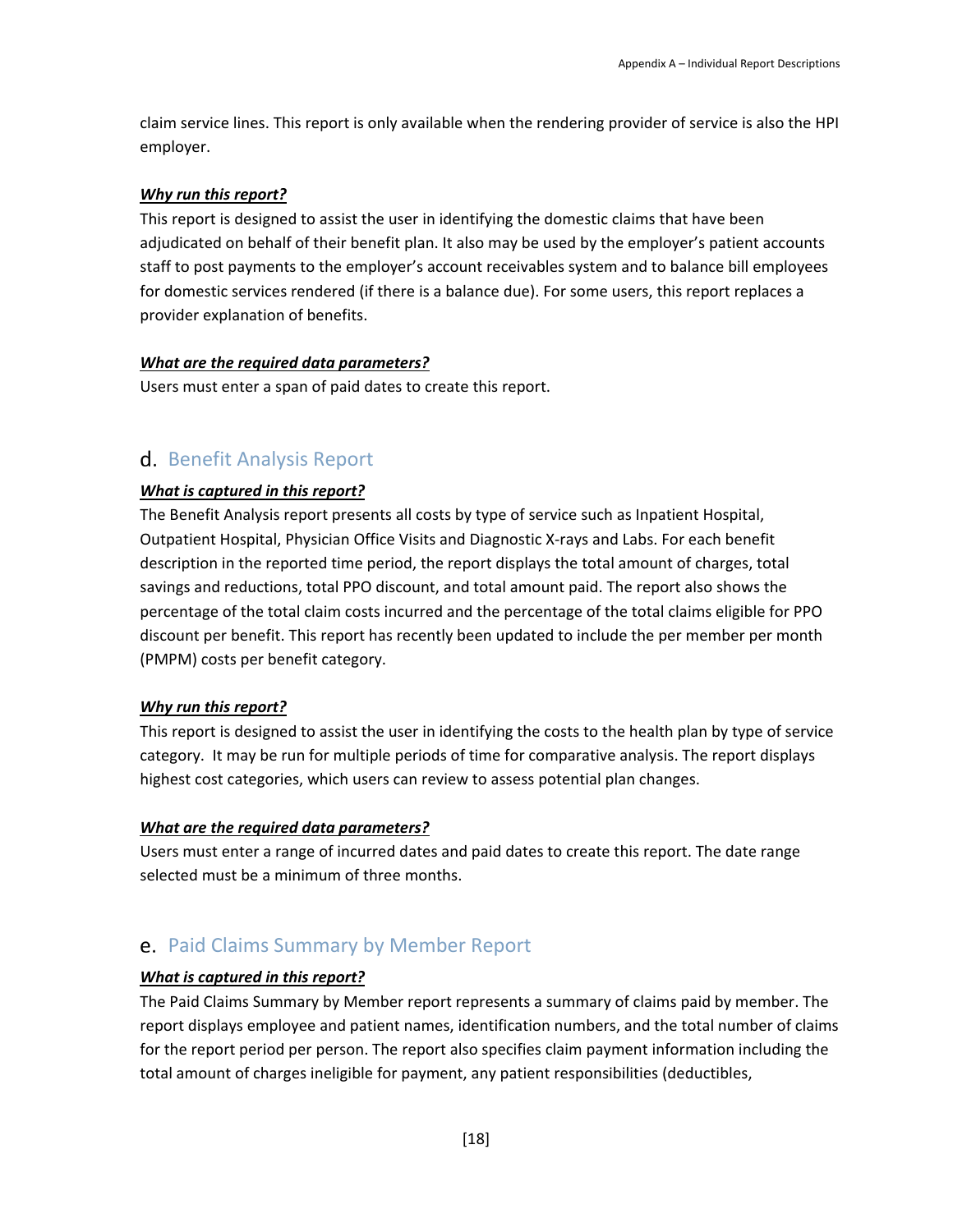coinsurance, and copayments), amount deducted for coordination of benefits and adjustments, and the total net payment for all claims.

### *Why run this report?*

Users typically generate this report to assist their employees with claim questions. This report totals patient responsibilities, which are the subject of common employee concerns. This report can be created to display the information for all members, one family, or one member.

### *What are the required data parameters?*

Users must enter a range of incurred and paid dates, and specify the desired product. The product refers to applicable medical, dental, vision or other coverage. Additionally, users have the option to run this report by a specific member by entering the member identification number. If a user would like to create the report for a dependent of an employee, the user may also enter the dependent's date of birth or first name in addition to the member identification number.

# <span id="page-21-0"></span>f. High Cost Claimant Report

### *What is captured in this report?*

The High Cost Claimant report displays the total amount of medical claims paid that exceed a specified dollar amount in descending order by paid amount. The report presents the member's relationship to the employee (employee or a dependent). This report does not include prescription drug claims and does not track toward the specific stop loss deductible of your reinsurance contract.

#### *Why run this report?*

Typically, users create this report to view the number of members who are close to reaching the Specific Deductible amount. This is useful for determining the potential for claims covered by specific stop loss insurance.

#### *What are the required data parameters?*

Users must specify a range of incurred and paid dates. Additionally, they must enter the dollar amount that the reported claims must exceed. The amount entered must be \$5,000 or greater.

# <span id="page-21-1"></span>g. Top Providers Report

### *What is captured in this report?*

The Top Providers report displays a list of providers ranked by claim counts or dollars paid. The report presents the hospital, facility, or office name of the provider, tax identification number, total net payment amount, and the total number of member and dependent claims per provider for the specified date range.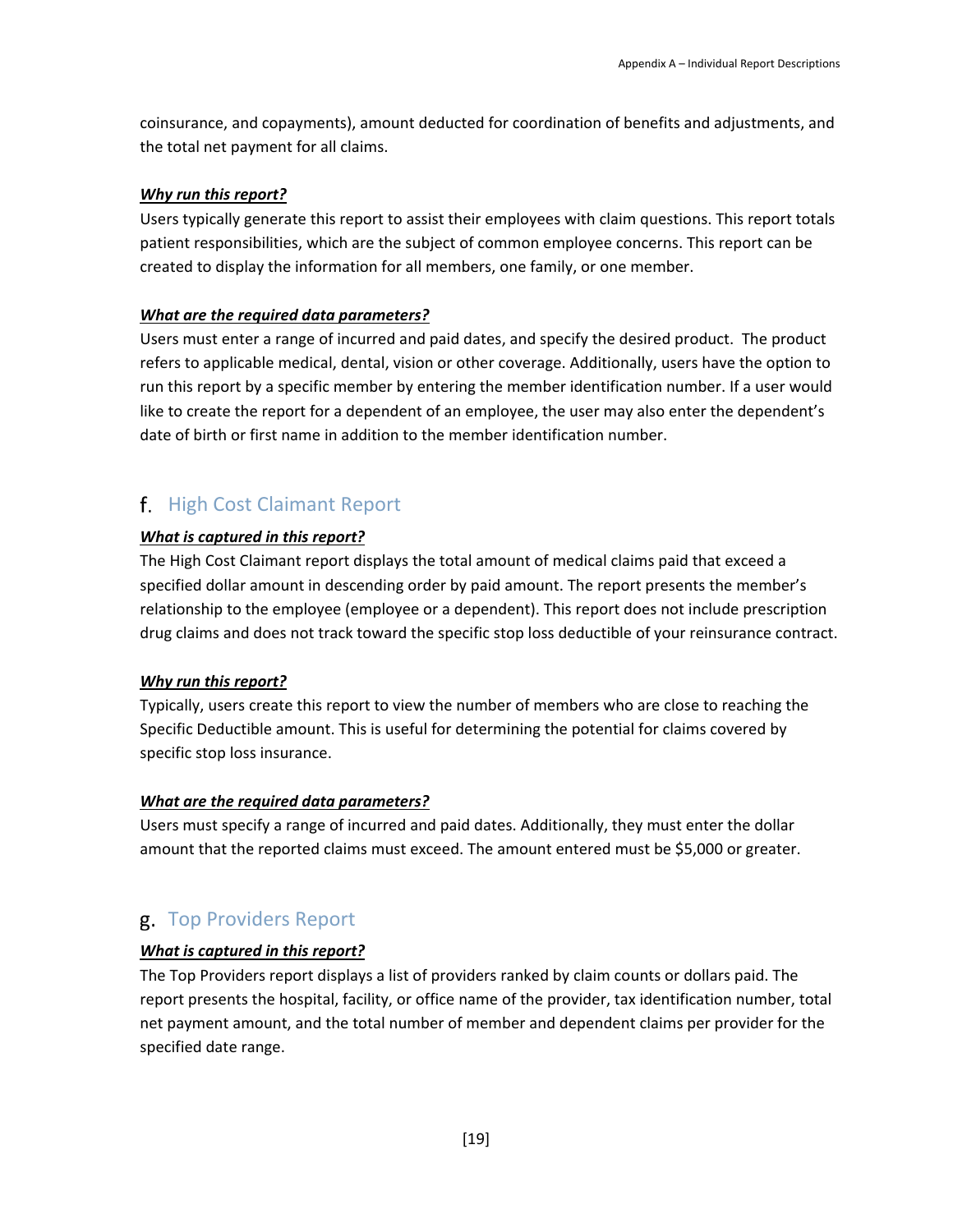#### *Why run this report?*

This report presents the providers that employees use most and enables the user to see the total amount paid by the plan to those providers. This information can be useful for analyzing appropriate plan structure.

### *What are the required data parameters?*

Users are required to enter a range of incurred and paid dates, the total number of providers to be included in the report, and the desired product. The product refers to applicable medical, dental or other coverage. Users may also choose to view just the physicians and ancillary providers, or hospitals and facilities, or all. Additionally, users may request to rank the report by dollars paid or claim counts.

# <span id="page-22-0"></span>h. Diagnosis Ranked by Total Paid Report

#### *What is captured in this report?*

The Diagnosis Ranked by Total Paid report presents all claims in the specified date range by diagnostic category ranked in descending order. The report further breaks down each diagnosis by the total number of claims (and of those claims the total number of unique claimants) and inpatient versus outpatient utilization.

#### *Why run this report?*

This report is designed to assist the user in understanding costs to the health plan associated with specific diagnostic categories. It may help the user by identifying common or high cost disease categories. This can be used to assess the need for employee assistance programs such as disease management, at work exercise programs and other pro-active approaches to assisting employees in personal health management. It also can be used to assess the effectiveness of various wellness initiatives. This report can be created for multiple periods of time for comparative analysis.

#### *What are the required data parameters?*

Users must select incurred and paid date ranges, and must indicate the number of diagnosis categories to appear on the report. Users have the option to select a list of 25, 50, 100, 200, 500, or 1,000 categories.

# <span id="page-22-1"></span>**i.** Denied Claims Report

#### *What is captured in this report?*

The Denied Claims Report presents claims that have been denied for various reasons, including duplicate submission, individual benefit maximum met, lack of response from member, patient not eligible at time of service, etc. It also presents claims that were denied upon adjustment. The report displays patient names and their relationship to the employee. It also details the claim number, charged amount, and provider information.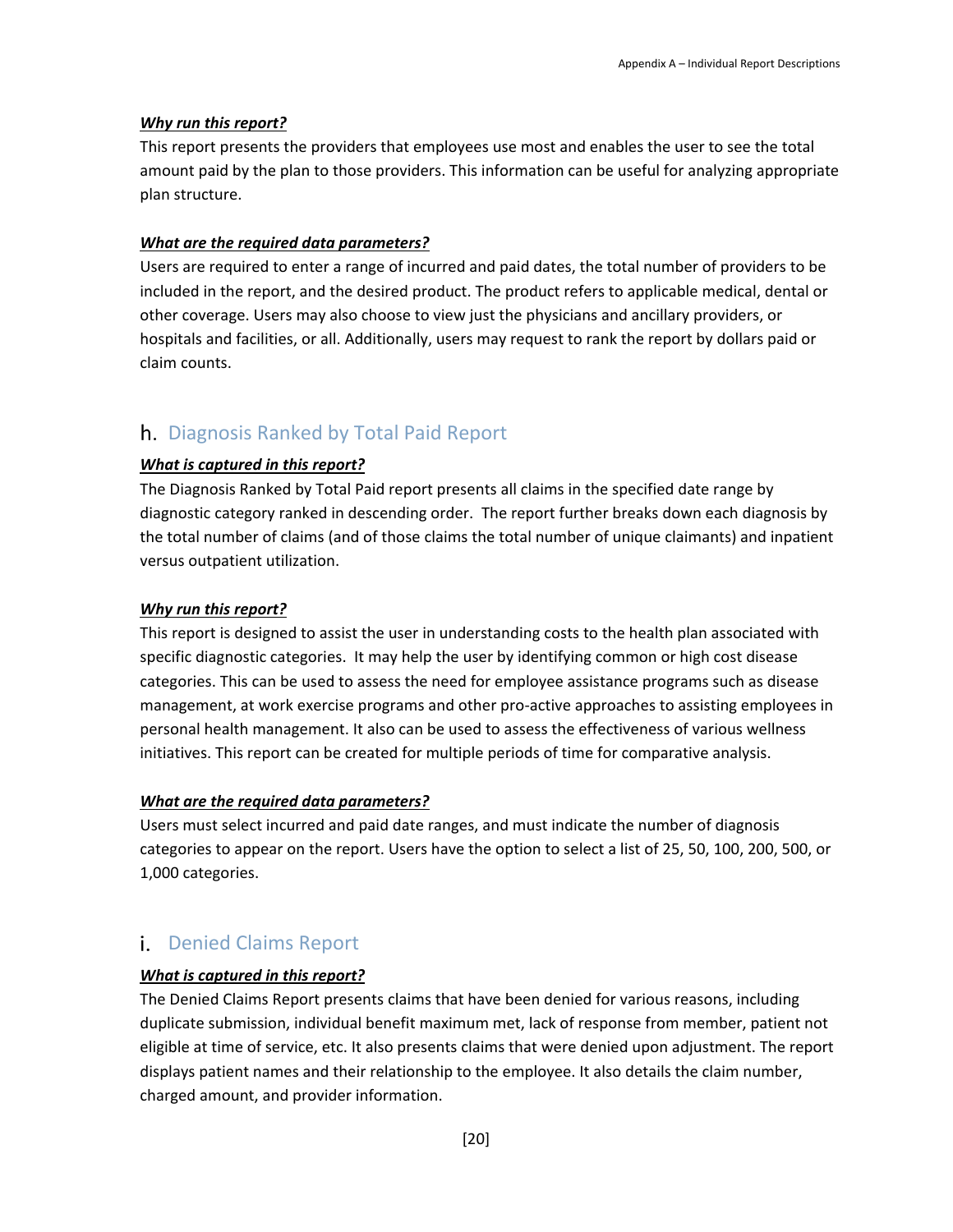### *Why run this report?*

This report is designed to assist the user in understanding the claims being denied on behalf of the plan. Users may find this report useful when presented with questions from employees about specific claim denials.

### *What are the required data parameters?*

Users are required to enter a range of paid dates and the desired product. The product refers to applicable medical, dental, vision or other coverage.

# <span id="page-23-0"></span>Pended Claims Report

#### *What is captured in this report?*

The Pended Claims report displays claims that have been received at HPI but are in a pended status. The report shows the claim number and its status in the system along with the date received, the date the service was incurred, the payee name, and the total amount to be paid.

### *Why run this report?*

This report illustrates any outstanding financial liability for the plan. Users view this report to determine what claims will be up for funding and the dollar amounts to be funded.

#### *What are the required data parameters?*

Users must select the desired product code to be displayed. The product refers to applicable medical, dental, vision or other coverage.

# <span id="page-23-1"></span>k. Major Diagnostic Category Report

### *What is captured in this report?*

The Major Diagnostic Category report displays a summary of information about major diagnostic categories. For each major category the report presents the total number of claims processed and the total amount paid for those claims.

### *Why run this report?*

This report is typically created to aid users with condition-specific trend analysis. Users can draw on information in this report to make decisions regarding potential wellness and health management programs.

#### *What are the required data parameters?*

Users must select a range of incurred and paid dates to run this report.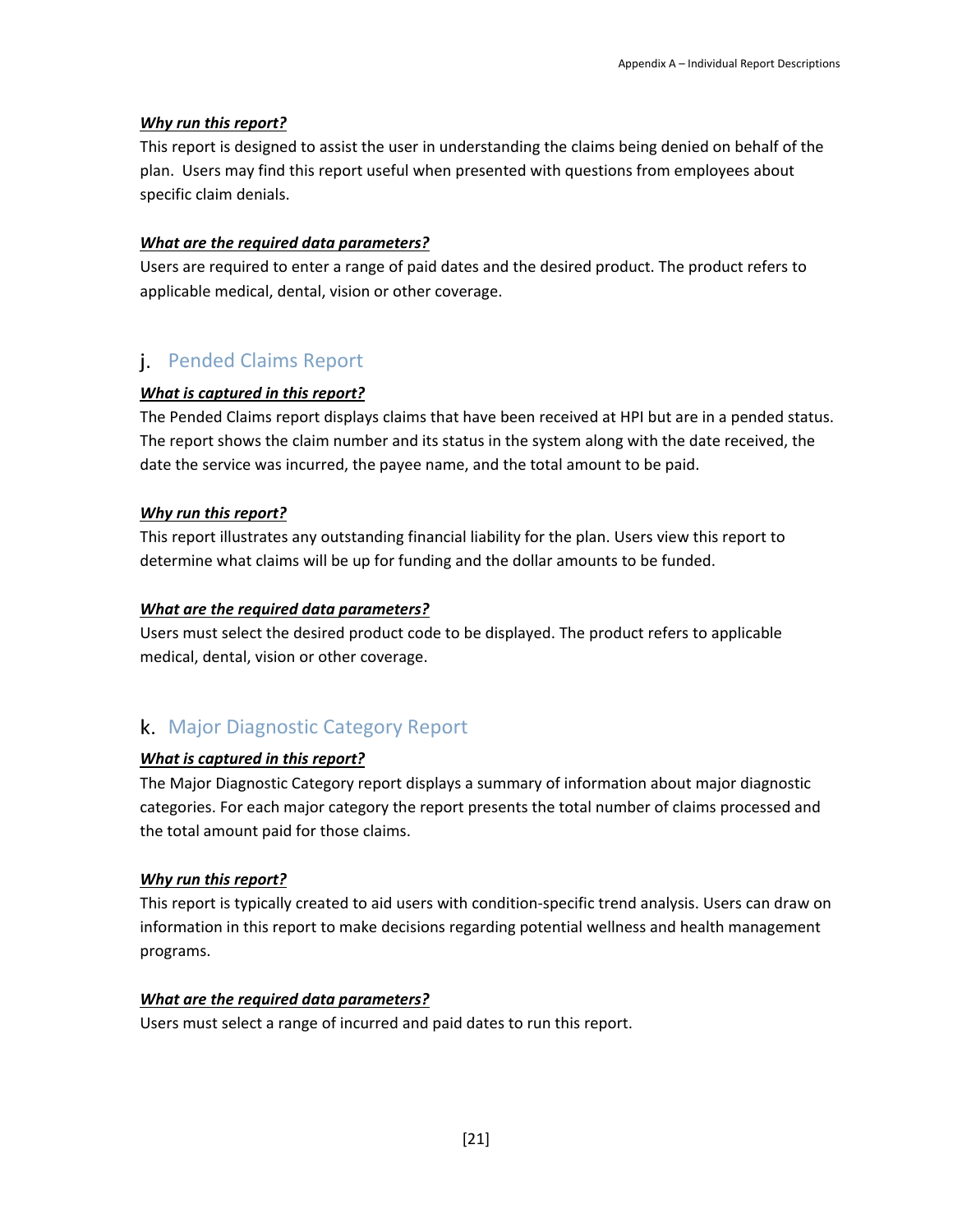# <span id="page-24-0"></span>Claims Lag Analysis Report

### *What is captured in this report?*

The Claims Lag Analysis report presents a range of months in which claims were incurred compared to a range of months in which claims were paid for Medical, Dental or Short-Term Disability coverage. Gross paid claims are displayed, including those reimbursed by the reinsurance carrier. The report displays data in three separate sections: the total number of claims paid, the accumulated number of days for claims payment and the total dollars paid for those claims. The report shows the months in which claims were incurred on the vertical axis and shows the months in which claims were paid on the horizontal axis. The calculation of number of days for claims payment is based upon 5 business days, including holidays.

### *Why run this report?*

This report may be used to monitor the turnaround time of claims and to develop completion factors that allow forecasting of monthly claims payments and an estimate of incurred but not reported claims (IBNR). Actuaries may refer to this report as a claims triangle and may use the report for setting claims reserves at the end of a plan year.

The estimated incurred but not reported (IBNR) calculation in the summary section below each coverage is only an estimate and not a guarantee of outstanding claims. Claims waiting for carrier or client reimbursement may inflate the average claims payment turnaround time.

# *What are the required data parameters?*

Users must specify a range of incurred and paid dates to create this report. Typically, this report is run with a 24 month incurred look back and a rolling 12 months paid.

# <span id="page-24-1"></span>m. Year-to-Date FSA/HRA Summary Report

# *What is captured in this report?*

The Year-to-Date Summary report contains information for Health Reimbursement Arrangements (HRA), Flexible Spending Accounts (FSA) for Medical & Dependent Care, Transportation & Parking, and Limited Medical Spending Accounts. All reports can be run separately for each account type. Each report will display each employee with the last four digits of their social security number, the total elections, deposits, reimbursements and plan balances.

### *Why run this report?*

This report may be used to monitor plan balances on behalf of the plan or to respond to any questions that employees may have regarding the deposits or balances.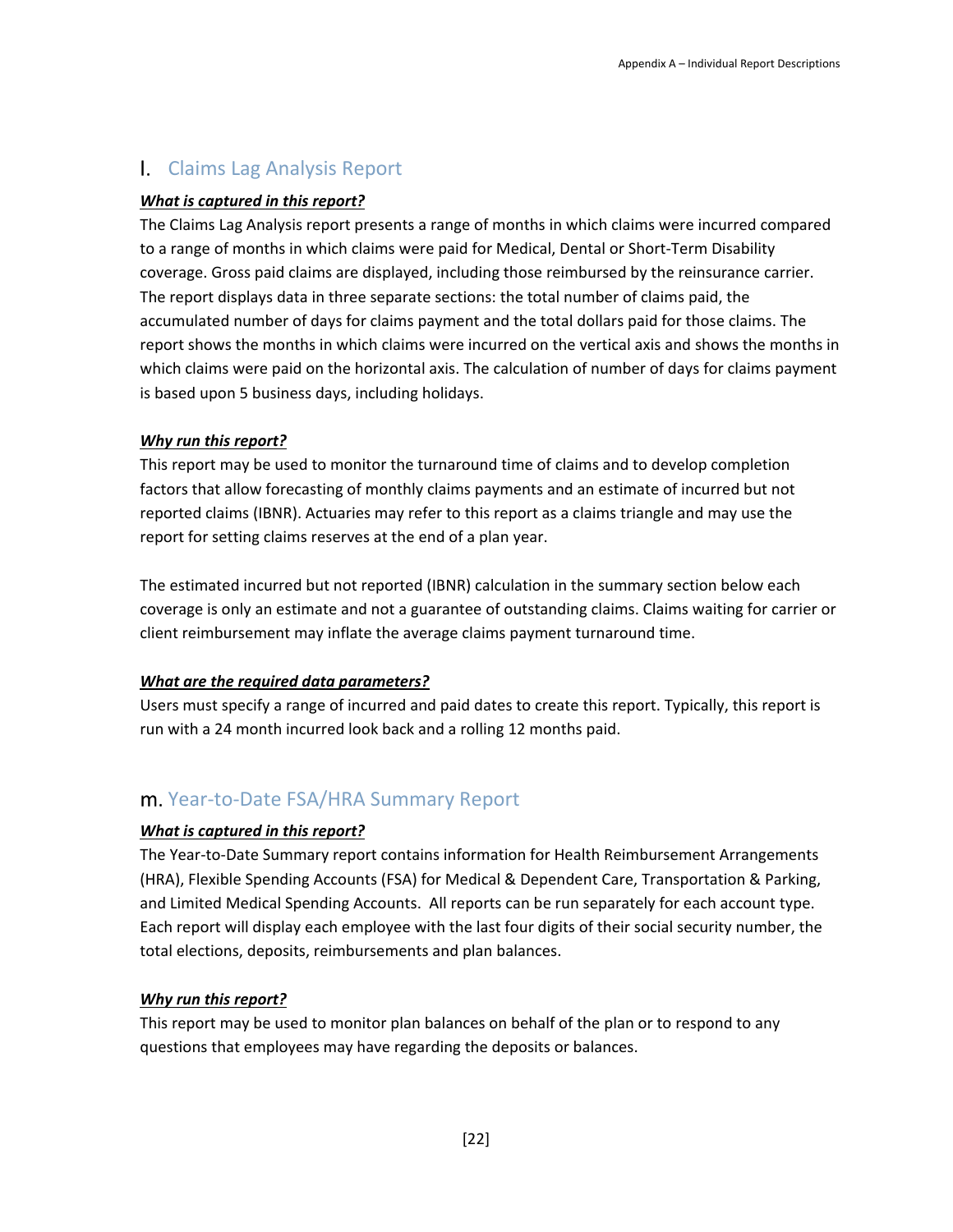### *What are the required data parameters?*

Users must specify the plan year and account type (HRA, FSA Medical/Dependent Care, Transportation & Parking or Limited Medical Spending Account). Typically, this report would be created for the current plan year, but may be created for a prior plan year for historical purposes.

# <span id="page-25-0"></span>n. Member Counts Report

### *What is captured in this report?*

The Member Counts Report is a snapshot of the number of enrolled members by product (e.g., medical, dental, or vision coverage) for a specified date in time. This report contains group name and number, product, plan name, department, and counts by coverage level (if applicable).

### *Why run this report?*

This report is used to review active membership counts at a point in time. It is also used to create and filter specific plan and department counts. For example, a user may run this report and then filter by plan to assess participation or migration between plans. The user may then analyze this data to identify the employee, spouse and dependent children counts to further help the user make decisions regarding plan continuation or termination, how to market the plan to a membership population, and how to budget for claims based upon the counts per plan.

# *What are the required data parameters?*

Users creating this report must enter a specific date in time (e.g., 10/01/2020). If a user does not enter a specific date, the data in the report will reflect information in the system as of the last data refresh. Users also must select their preferred aggregation: by group, by plan, by department, or by plan within department, or department within plan.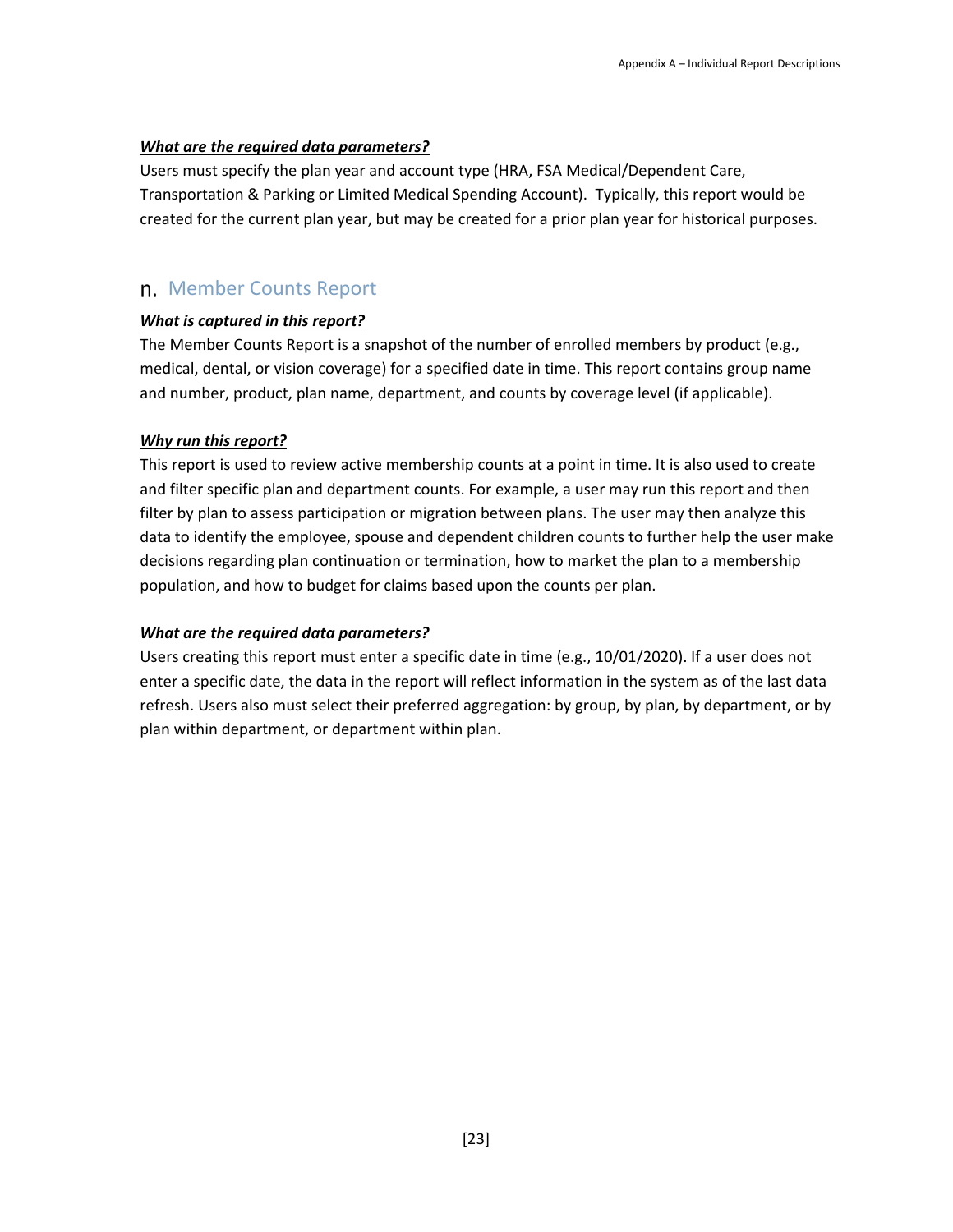# <span id="page-26-0"></span>**Appendix B – Glossary of Report Terms**

| Adj                                              | Abbreviation of "adjustment." Describes any modifications made on a claim for reasons<br>other than patient responsibility or other insurance coordination.                                                              |
|--------------------------------------------------|--------------------------------------------------------------------------------------------------------------------------------------------------------------------------------------------------------------------------|
| <b>Admin, Savings &amp;</b><br><b>Reductions</b> | Amount deducted from total charge due to negotiated claims edits and denied claims<br>(e.g., edits due to global billing changes and denials for duplicate submissions, maximum<br>benefit limit, services not covered). |
| <b>Admit Date</b>                                | Date of admission for an inpatient hospital stay.                                                                                                                                                                        |
| <b>Benefit Description</b>                       | Explanation of a plan provision.                                                                                                                                                                                         |
| <b>Benefit Plan</b>                              | A code to identify a specified plan for employers who offer more than one plan option.                                                                                                                                   |
| Charge                                           | Total amount billed by the rendering provider.                                                                                                                                                                           |
| <b>Claimant</b>                                  | Member whose claims are described in the report.                                                                                                                                                                         |
| <b>COB</b>                                       | Abbreviation of "coordination of benefits." A COB column will present the amount that is<br>covered by other benefit plans.                                                                                              |
| Co-Ins                                           | Abbreviation of "co-insurance." A Co-Ins column will show the amount responsibility<br>member is responsible for as part of their co-insurance.                                                                          |
| Copay                                            | Abbreviation of "copayment." A Copay column will show the total amount of<br>copayments to be applied to a claim.                                                                                                        |
| Count                                            | Number of claims.                                                                                                                                                                                                        |
| <b>Date of Check</b>                             | Issue date on a check.                                                                                                                                                                                                   |
| <b>Date of Service</b>                           | Date the member went to provider and received a service.                                                                                                                                                                 |
| <b>Deduct</b>                                    | Abbreviation of "deductible." A deductible column will show the total deductible amount<br>applied to a claim.                                                                                                           |
| <b>Denied Amount</b>                             | Total amount unable to be processed due to plan provisions.                                                                                                                                                              |
| <b>Denied Reason</b>                             | Explanation why a charge cannot be processed under the plan.                                                                                                                                                             |
| <b>Department</b>                                | Description of subset or division within a group plan.                                                                                                                                                                   |
| <b>Diagnosis</b>                                 | The identification of the member's reason for service. This may appear as a "diagnosis"<br>code." The code is used for claim payment processing.                                                                         |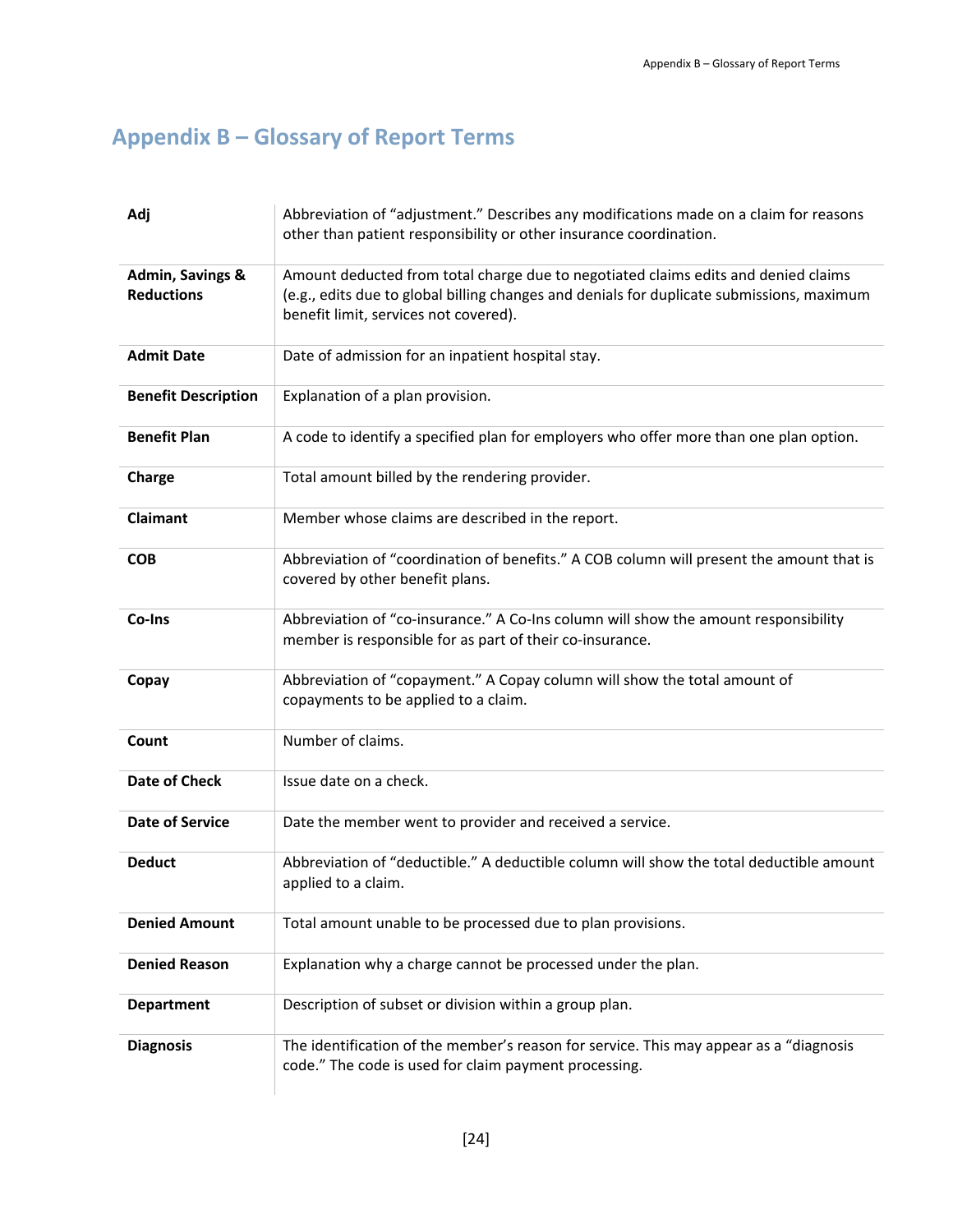| <b>Diagnosis</b><br><b>Description</b>                                            | Further explanation of a diagnosis or diagnosis code.                                                                                                                                                                                                         |
|-----------------------------------------------------------------------------------|---------------------------------------------------------------------------------------------------------------------------------------------------------------------------------------------------------------------------------------------------------------|
| <b>Disallow</b>                                                                   | The total amount of member responsibility including deductibles, coinsurance, or<br>copayments. It also includes any discounts taken by the provider network and any<br>ineligible amounts.                                                                   |
| <b>Disc</b>                                                                       | Abbreviation of "discount." This is the contractual discount taken on a claim payment.                                                                                                                                                                        |
| <b>Effective Date</b>                                                             | Identifies the start date of the member's coverage in the plan. In the Member Census, it<br>may refer to the member effective date in benefit plans including, but not limited to,<br>AD&D, Dental, Medical, Flex, Life, LTD or STD.                          |
| <b>Employee ID</b>                                                                | See Member ID.                                                                                                                                                                                                                                                |
| <b>Facility Name</b>                                                              | Name of a provider.                                                                                                                                                                                                                                           |
| <b>Flexible Spending</b><br><b>Account (FSA)</b>                                  | A tax-advantaged, employee-funded plan that can be used to pay for qualified medical<br>expenses (medical FSA) and/or dependent care expenses (dependent care FSA).                                                                                           |
| Flexible Spending -<br><b>Limited Medical</b><br><b>Spending Account</b>          | A tax-advantaged, employee-funded plan that can be used to pay for qualified dental<br>and/or visions expenses.                                                                                                                                               |
| <b>Flexible Spending</b><br><b>Transportation &amp;</b><br><b>Parking Account</b> | A tax-advantaged, employee-funded plan that can be used to pay for eligible work-<br>related transportation and parking expenses. These eligible expenses could include daily<br>or monthly parking expenses, bus fares, as well as train and subway tickets. |
| <b>From DOS</b>                                                                   | Abbreviation of "from date of service." This is the beginning of the range of service<br>dates.                                                                                                                                                               |
| <b>Group Code</b>                                                                 | Group number (e.g., 001ABC).                                                                                                                                                                                                                                  |
| Health<br>Reimbursement<br><b>Arrangement (HRA)</b>                               | A tax-advantaged, employer-funded plan that reimburses employees for out-of-pocket<br>medical expenses.                                                                                                                                                       |
| <b>IBNR</b>                                                                       | An estimate of claims incurred but not reported.                                                                                                                                                                                                              |
| <b>Incurred</b>                                                                   | Date of service.                                                                                                                                                                                                                                              |
| <b>Inelig</b>                                                                     | This is the total amount that is not eligible for reimbursement by the plan. This often<br>includes services that should not be billed by providers, services that are not covered by<br>the plan, or amounts that exceed benefit maximums.                   |
| <b>IP Claims</b>                                                                  | Abbreviation of "Inpatient Claims." The IP Claims column displays the total number of<br>inpatient claims.                                                                                                                                                    |
| Length of Stay (LOS)                                                              | Number of days a member is in the hospital.                                                                                                                                                                                                                   |
| <b>Major Diagnostic</b><br>Category                                               | A classification of diagnoses.                                                                                                                                                                                                                                |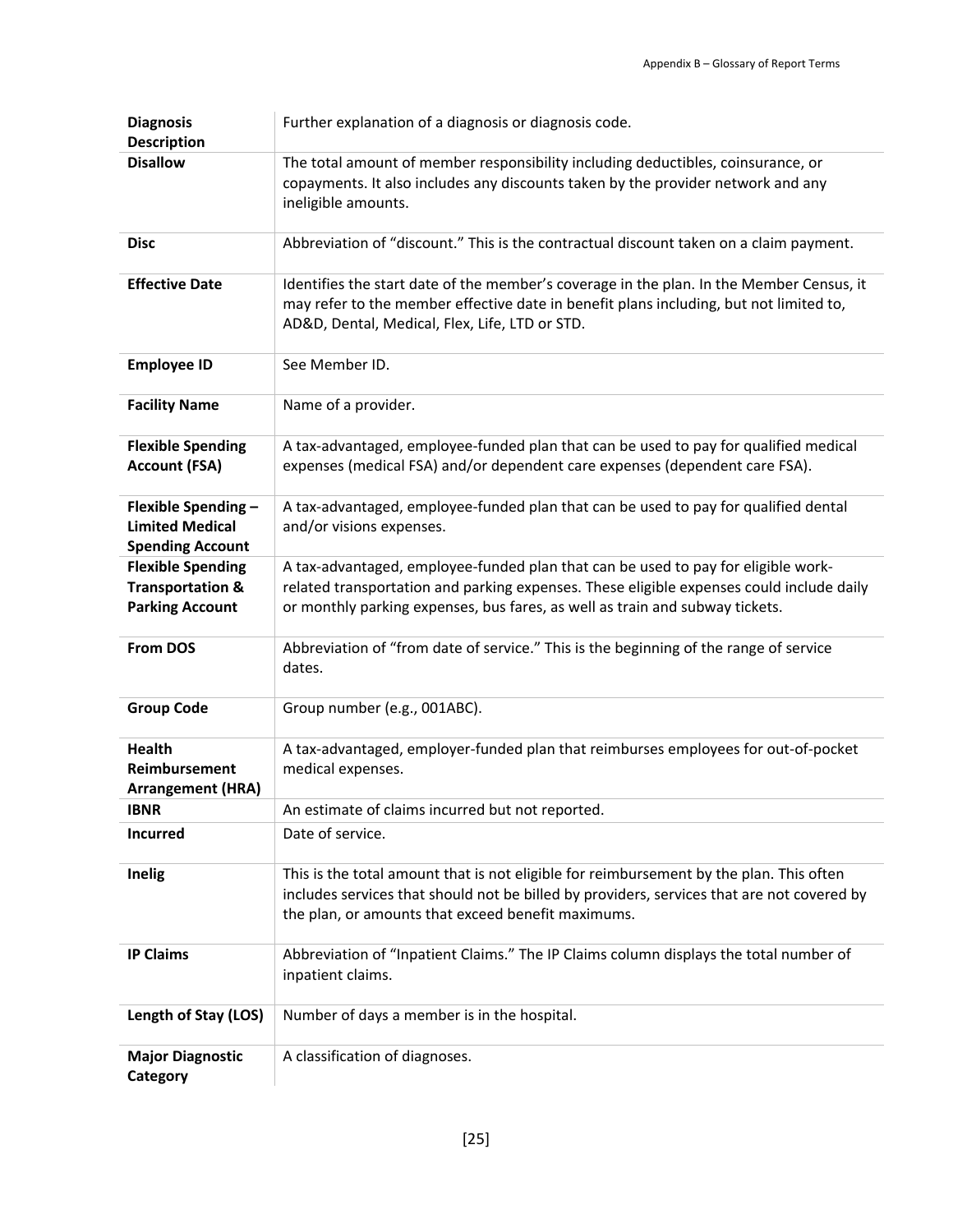| <b>Medical Days</b>  | The calculation of the number of days for claims payment, based upon 5 business days,<br>including holidays.                              |
|----------------------|-------------------------------------------------------------------------------------------------------------------------------------------|
| <b>Modifier</b>      | Abbreviation of "modifier code." A code used for claim payment processing.                                                                |
| <b>Member ID</b>     | A unique identification number given to all plan members.                                                                                 |
| <b>OP Claims</b>     | Abbreviation of "Outpatient Claims." The OP Claims column displays the total number of<br>outpatient claims.                              |
| Paid                 | This is the total amount paid to a provider after all discounts and disallowed amounts are<br>deducted. Also referred to as "Total Paid." |
| <b>Patient Acct#</b> | A number received from the provider; used to identify the member in the providers'<br>accounts.                                           |
| Payee ID             | The provider tax identification number.                                                                                                   |
| <b>Payee Name</b>    | The name of the entity receiving payment.                                                                                                 |
| <b>Payment Type</b>  | The status of the claim that was processed. Claims may be PAID, REFUND, VOID, etc.                                                        |
| <b>Person Code</b>   | A two-digit code used in the HPI system to identify the individual's relationship to the<br>employee.                                     |
| Plan                 | A code associated with a specific benefit plan option.                                                                                    |
| <b>Plan Balance</b>  | The amount of funds remaining in the employee's HRA or FSA account as of the date the<br>report was created.                              |
| <b>PMPM</b>          | Abbreviation of "per member per month."                                                                                                   |
| <b>Precert</b>       | Abbreviation of "precertification." This column details the precertification number<br>identified in the HPI system.                      |
| Procedure            | Abbreviation of "procedure code." A code used to describe the type of service provided.<br>Used in claims processing.                     |
| <b>Product</b>       | A product coverage type, which refers to medical, dental, vision or other coverage.                                                       |
| <b>Reason Code</b>   | The code produced when payment for a service is denied in whole or part.                                                                  |
| <b>Relation</b>      | This is the relationship of the presented member to the employee (can also be the<br>employee).                                           |
| <b>Rev Code</b>      | Abbreviation of "revenue code." A code used to describe the type of service provided.<br>Used in claims processing.                       |